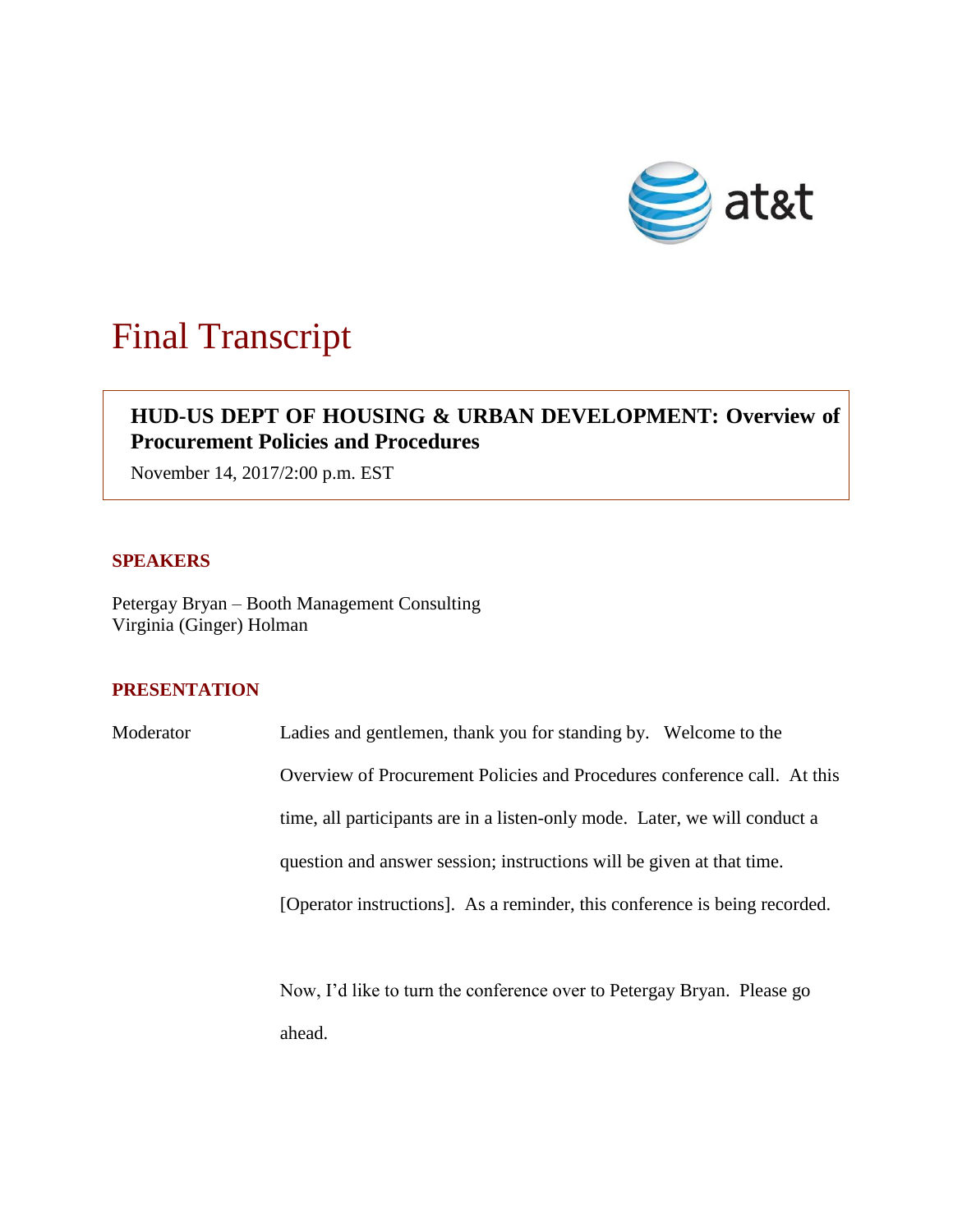Petergay Hello, everyone. This is Petergay Bryan. I am one of the audit managers here at Booth Management Consulting. We have been contracted by HUD to provide agencies who receive federal funds with technical assistance, conduct action plan and training sessions, as well as financial reviews of the housing counseling grant that you receive from HUD.

> Today, we're going to be talking about procurement and the policies and procedures and the changes that were affected by the Uniform Grant Guidance.

> But before we get into the training I wanted to go over the logistics of today's webinar. As the announcer said, audio is being recorded and the playback number along with any presentation handouts and the transcript will be available on SharePoint.

Ginger Petergay, may I just make a correction? The presentation handouts and the transcripts are going to be on OHC's page on HUD Exchange.

Petergay Thank you, Ginger. The handouts were sent out to you all prior to today's webinar. But if you check on your control panel there's a section that says "Handouts," and if you open that section you will see the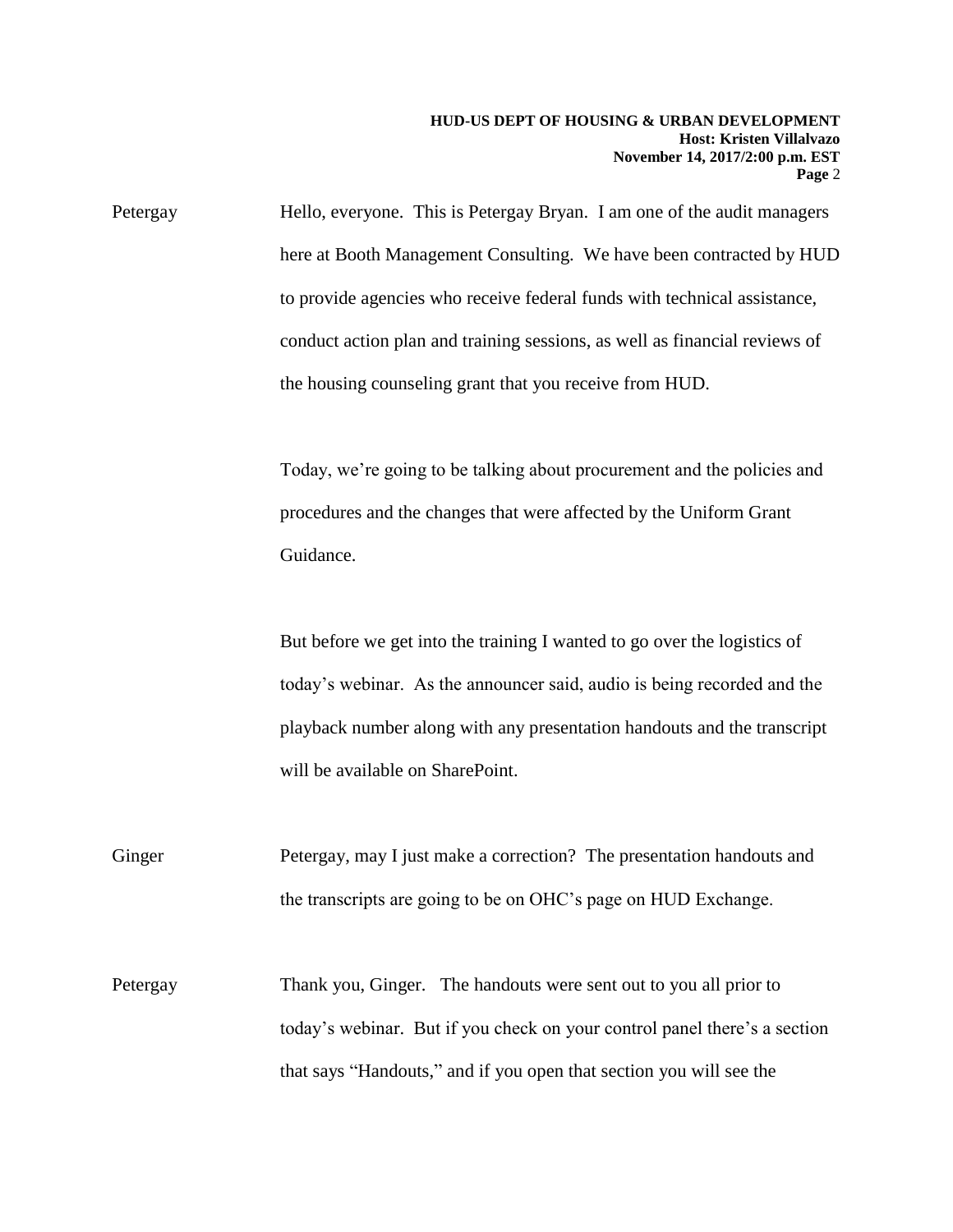document that you're able to download and read along as we go through the PowerPoint presentation.

At the end of today's session, within 24 to 48 hours, you're going to receive a thank you email, and this will pretty much be your Certificate of Training, so please print that and keep it for your records.

I will open the session for questions at the end of today's session, and the operator will give you instructions on how you can pose your questions or make comments.

If you have questions during the presentation, however, if you look on your control panel, there is a section that says "Questions." You can type your questions there, and we do have personnel from Booth Management Consulting who will be responding to your questions as they come in.

Again, please mute all of your phone lines during the call. If you need to pose a question, you'll press star six, which will mute or unmute your phone during the presentation. We're about to begin the presentation here.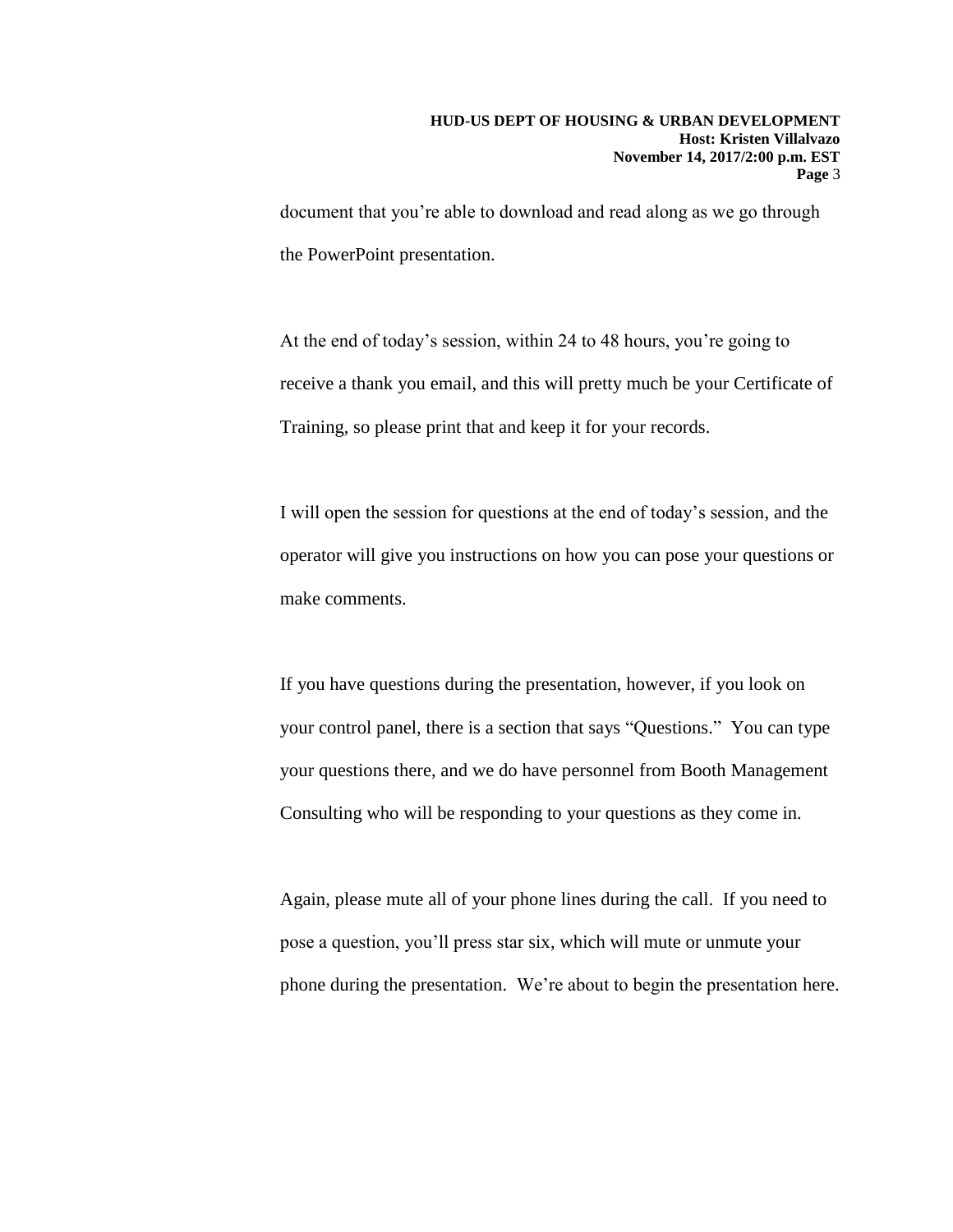Today we're going to talk about—the first thing we'll do is some definitions as prescribed by the Uniform Guidance. We'll talk about how the new rules and regulations apply to you as recipients of HUD funds. We'll also discuss the key changes that became effective with the Uniform Grant Guidance, we'll talk about the conflict of interest requirements, the differentiation between sub-recipients versus contractors as they relate to procurement.

We will also discuss a suggested implementation approach that we have developed for you, some best practices and lessons learned from BMC conducting reviews of several agencies' policies and procedures over procurement. We'll also talk about the assistance that is offered under the Housing Counseling Grant, so as far as any action plans or technical assistance relative to the procurement policy and procedures that you may have. We'll also talk about frequently asked questions, and then I'll provide you with some resources for your reference as an FYI.

The Uniform Guidance, which became effective in December of 2014, has a section for Part 200.317 through 200.326 which addresses all of the procurement standards. Procurement is defined as the purchase of commercially available goods or services in connection with a grant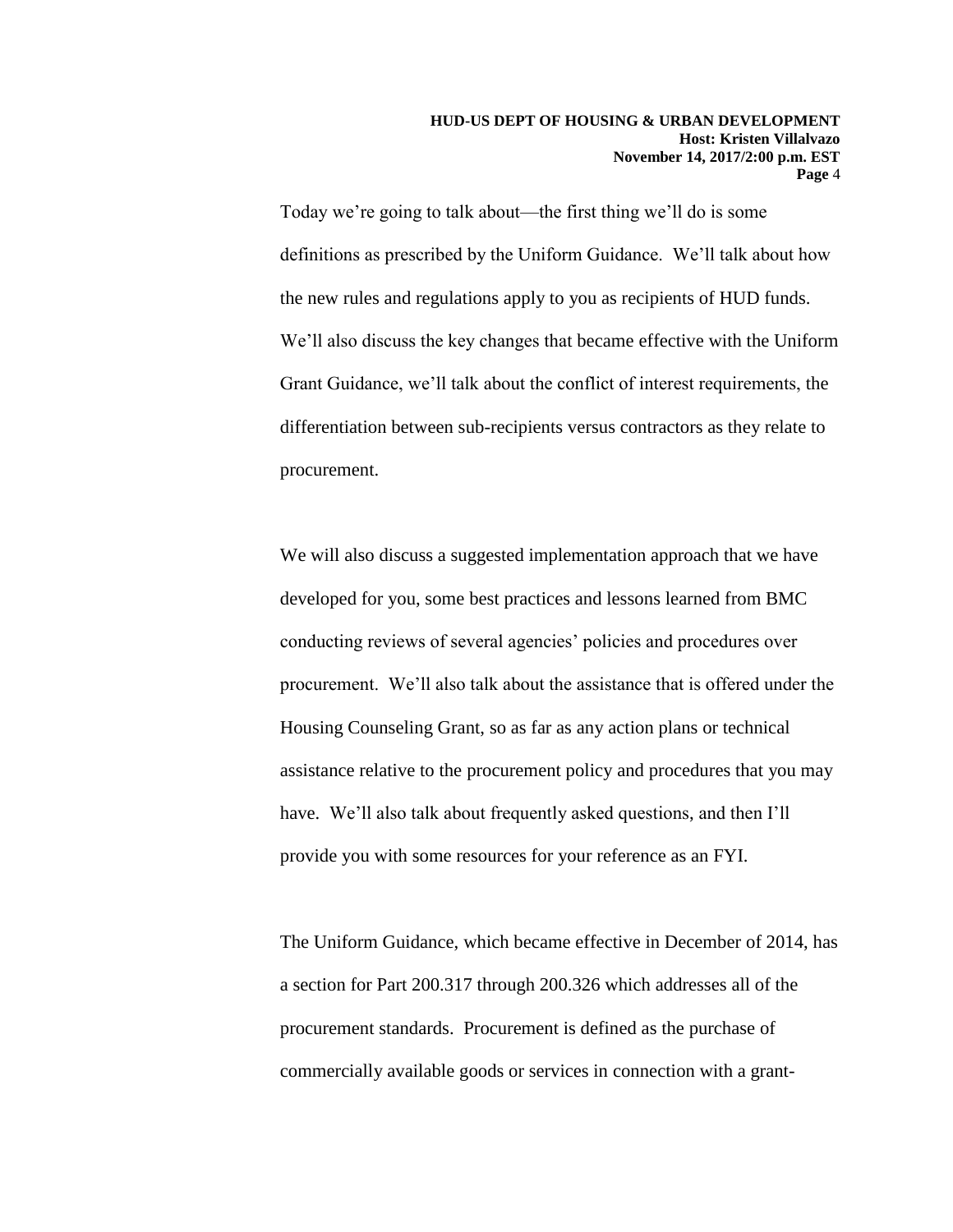supported project or program. So, the purchase of any commercially available goods or services with your HUD Housing Counseling Grant award, that's pretty much what we will be talking about today.

As a requirement, with the Uniform Grant Guidance you need to now have documented policies and procedures in place for the procurement of goods and services. The policies will be clear, simple statements of how your agency intends to conduct business relative to procurement. These policies are usually defined by upper level management, whether the executive or your board of directors, and then the procedures are action plans that are going to be put in place for how you will achieve the company's policies and objectives. The procedures will define who will perform what function, what steps are necessary in order to achieve the common goal, and what forms and documents you need to have in place in order to make sure that you have an adequate and sufficient paper trail.

As for the Housing Counseling Grant with HUD, we have a few examples listed here of what would qualify as a procurement type of activity. Any purchase or contract with consultants for the Housing Counseling Program, any training costs that you incur, purchases for supplies and materials, any travel expenses, whether it be airfare, hotels, any purchases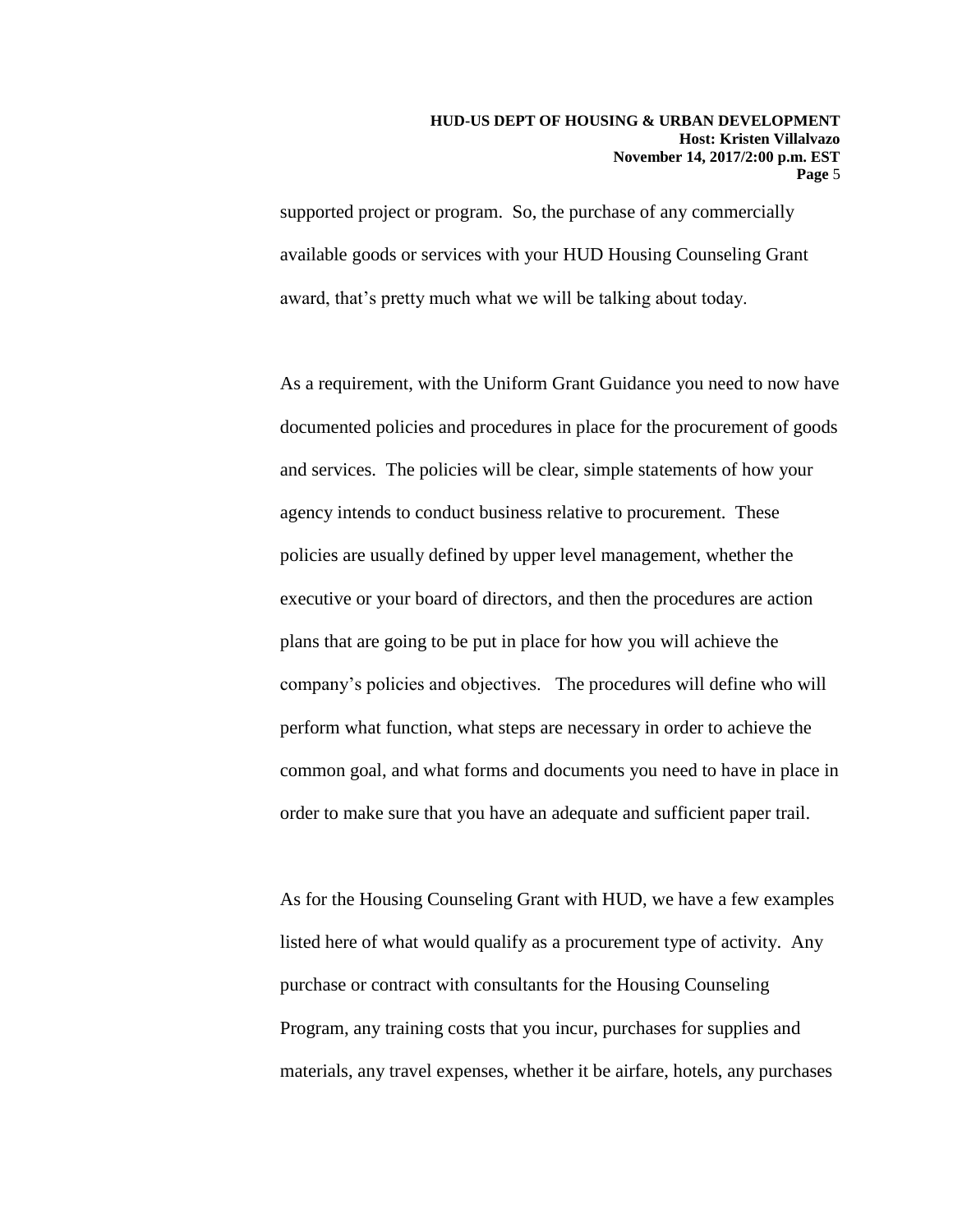of conferences or training events, and any equipment and things of that nature, as long as they're directly related to the grant then those would qualify as procurement activities. We do want to emphasize that subawards to your sub-recipients would not qualify, and we'll get into that a little bit further along.

As I said in the beginning of the presentation, the Uniform Guidance became effective December 26, 2014 and agencies who receive federal funds are required to be in compliance with the requirements as of that date. However, an addendum was issued in May of this year where they granted a three-year grace period for agencies to have documented procurement policies and procedures and have those policies and procedures fully implemented.

Basically, what that means is by December 31, 2017 all agencies must have documented policies and procedures, and they must have implemented those policies and procedures as they relate to procurement. Any agency that chose to utilize this extension should have this documented in their policies and procedures, that they took advantage of the extension.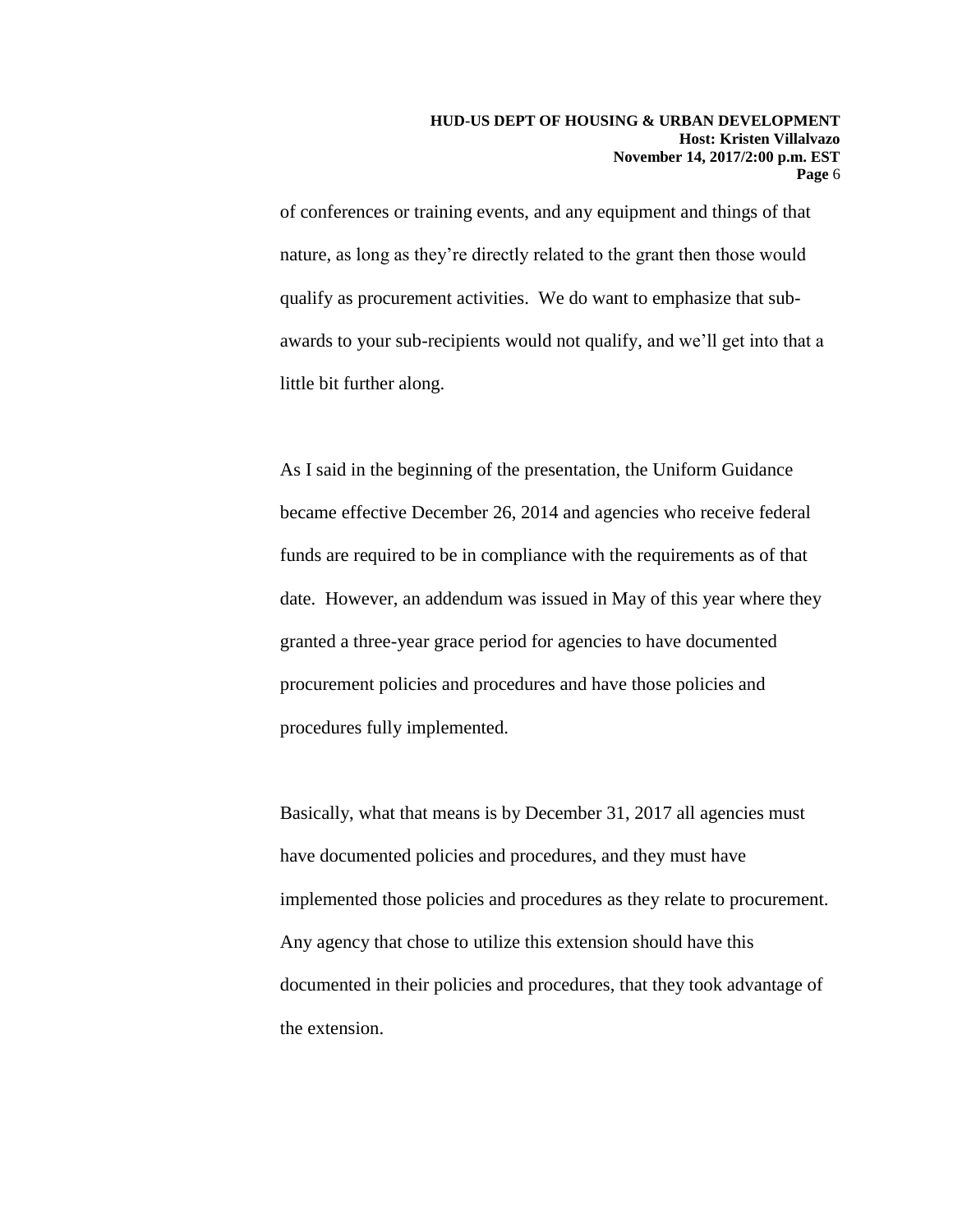The purchase of goods and services that are directly related to your federal award, those are what the procurement policies and procedures will apply to. It doesn't apply to the indirect costs, just anything that's directly charged to your Housing Counseling award is what we'll focus on.

For those of you who actively work in the procurement department, you would probably be familiar with OMB circular A-102 or A-110, because that is where most of the language that are now in the Uniform Guidance, that's where most of the language came from.

I want to emphasize that it applies to expenditures of any monies that you receive from federal grants directly or through an intermediary. If you are a sub-recipient, you too are required to be compliant with the requirements, and if you're a parent agency you want to make sure that your sub-recipients are aware of their need to be in compliance. And you are responsible for ensuring that you are conducting proper oversight procedures to make sure that they're compliant.

The final thing on here is that you must have documented procurement procedures that reflect federal laws, the Uniform Guidance standards and any other state regulations.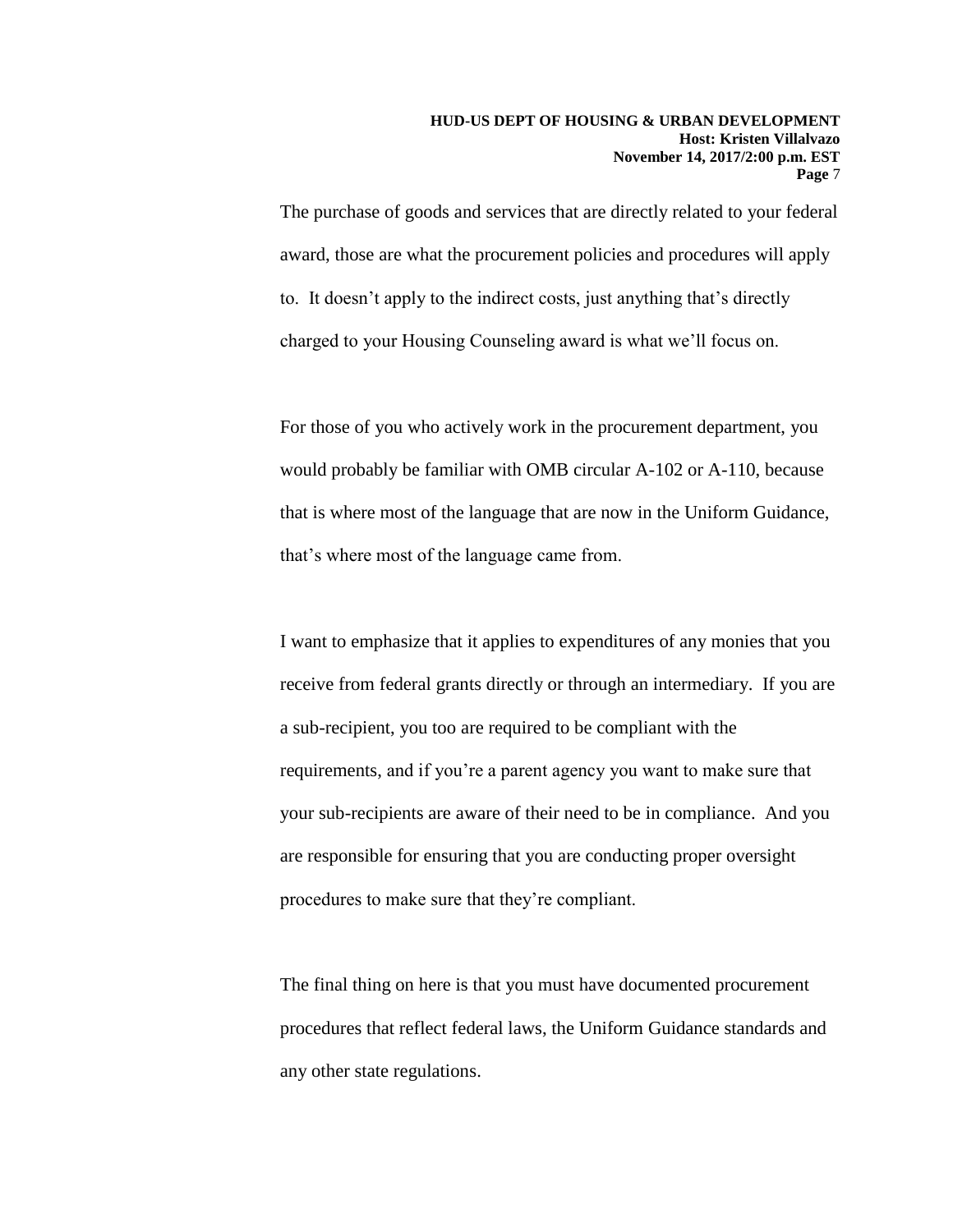Up next, we'll talk specifically about the key areas that changed with the implementation of the Uniform Guidance. The first section that changed has to do with the general requirements, and pretty much agencies must have their own documented procurement policies and procedures that reflect applicable state and federal laws. Agencies can't just refer to, perhaps, the state's procurement policies and procedures; each agency must have their own documented policies and procedures that they need to perform specific to their agency in order to be in compliance.

Agencies must maintain oversight to ensure that the contractors perform in accordance with the terms and conditions and the specifications of the award. That oversight responsibility rests with the agencies who receive the federal funds.

Agencies must maintain written conflict of interest statements for any employees who are involved with the selection, award, and administration of contracts. You also must maintain organizational conflict of interest standards, for agencies that may have parents, or sub-recipients or any affiliates you want to make sure that you have, at the organizational level, conflict of interest standards for those transactions.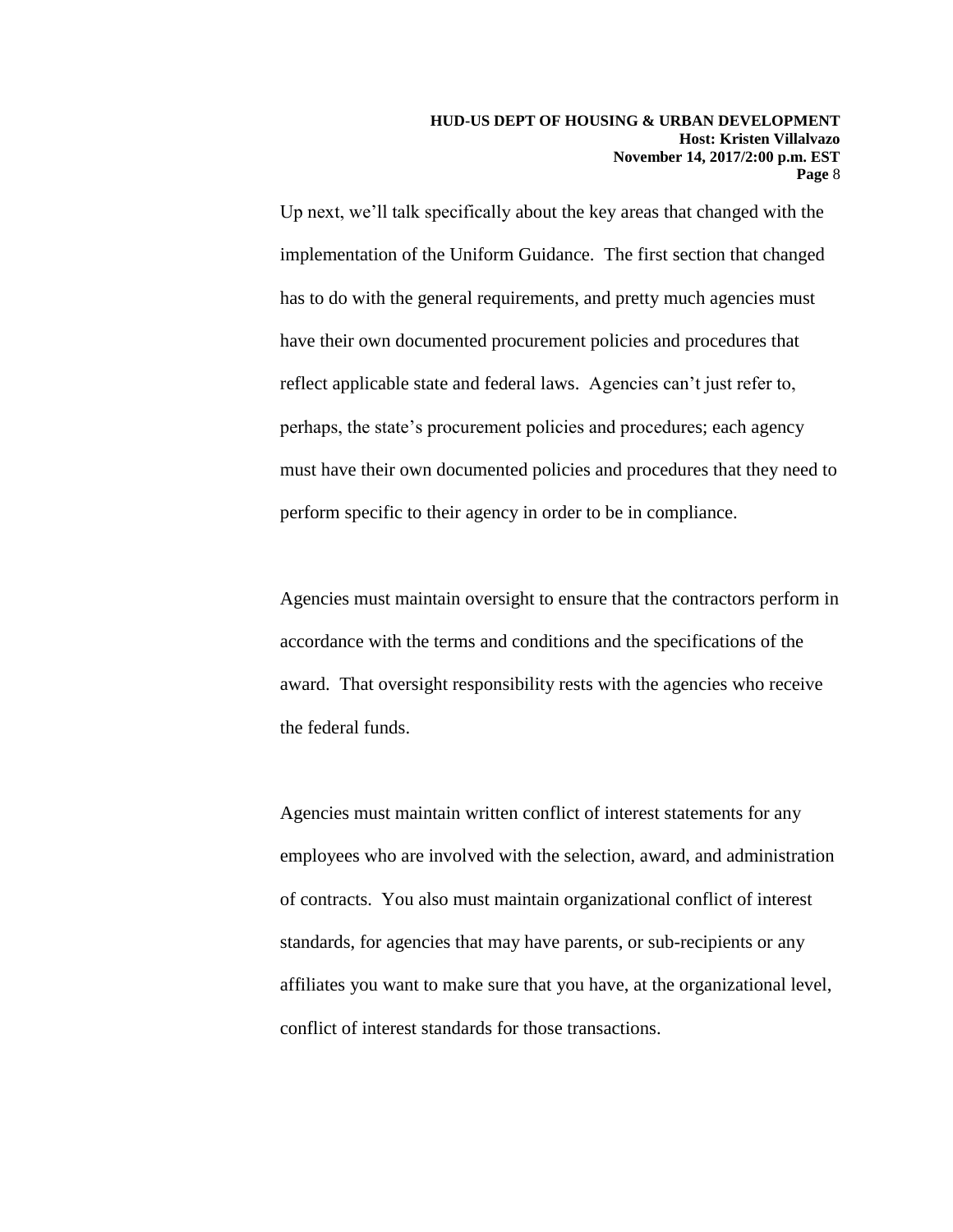Another change is that agencies have to avoid any unnecessary or duplicative item and you're encouraged to seek the most economic purchase when you're procuring goods or services. You're also encouraged to consider the use of shared service contracts if at all possible.

Also, you could consider contractor integrity and past performance when you're awarding a contract, and you want to definitely maintain sufficient records so that you have a history of the procurement steps that were performed as well as the documentation that you are required to maintain on file during the procurement process.

Other changes affected by the Uniform Guidance, it speaks to the different types of procurement methods, and there are five of them. The first one has to do with micro-purchases, and this is for the acquisition of supplies or services that are under the threshold of \$3,000. That threshold, though, is \$2,000 in the case of any construction contracts.

One thing that you want to bear in mind is that you have to distribute micro-purchases equitably amongst any qualified suppliers, and they can be awarded without soliciting competitive quotes as long as the prices are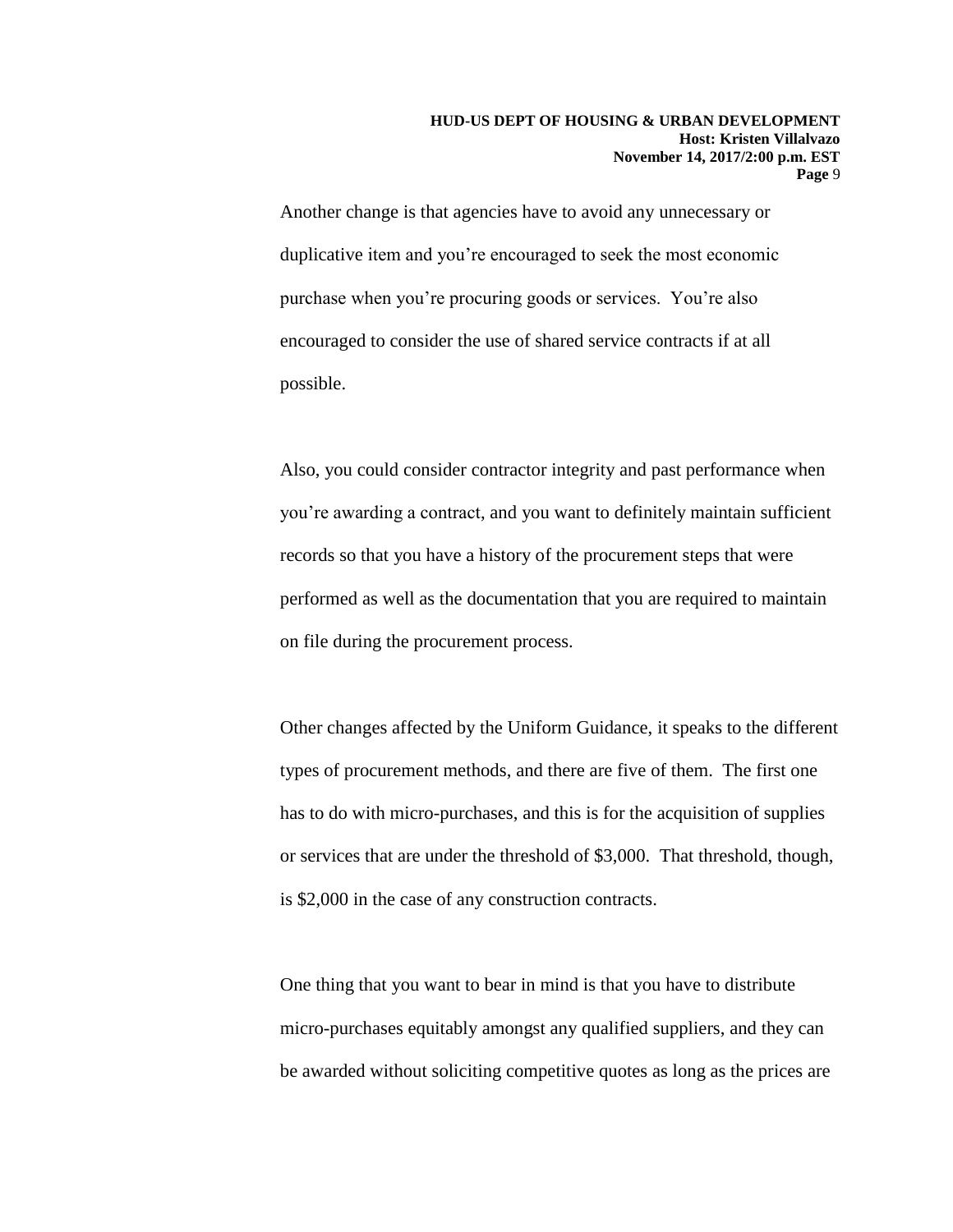reasonable. For small purchases, small purchases are for the procurement of goods and services that are above \$3,000 but less than the simplified acquisition threshold of \$150,000.

Small purchases are pretty much simple and more informal methods for procuring goods and services. But the one thing that you have to note when using this method is that you would need to have more than one quote in order to take advantage of this. Of course, the most important thing is to make sure that the dollar amount is under the simplified acquisition threshold of \$150,000.

The third type, or method of procurement, is procurement by sealed bids, and with this type of procurement you would need to have formal advertising for the public. These are usually awarded to the most responsible bidder at the lowest price, and it is the preferred method for when you're procuring construction contracts. You need to have at least two responses if you're going to be using this method and you want to make sure that you have complete and very realistic specifications that you communicate to the responders or purchase descriptions when you're advertising for the sealed bids.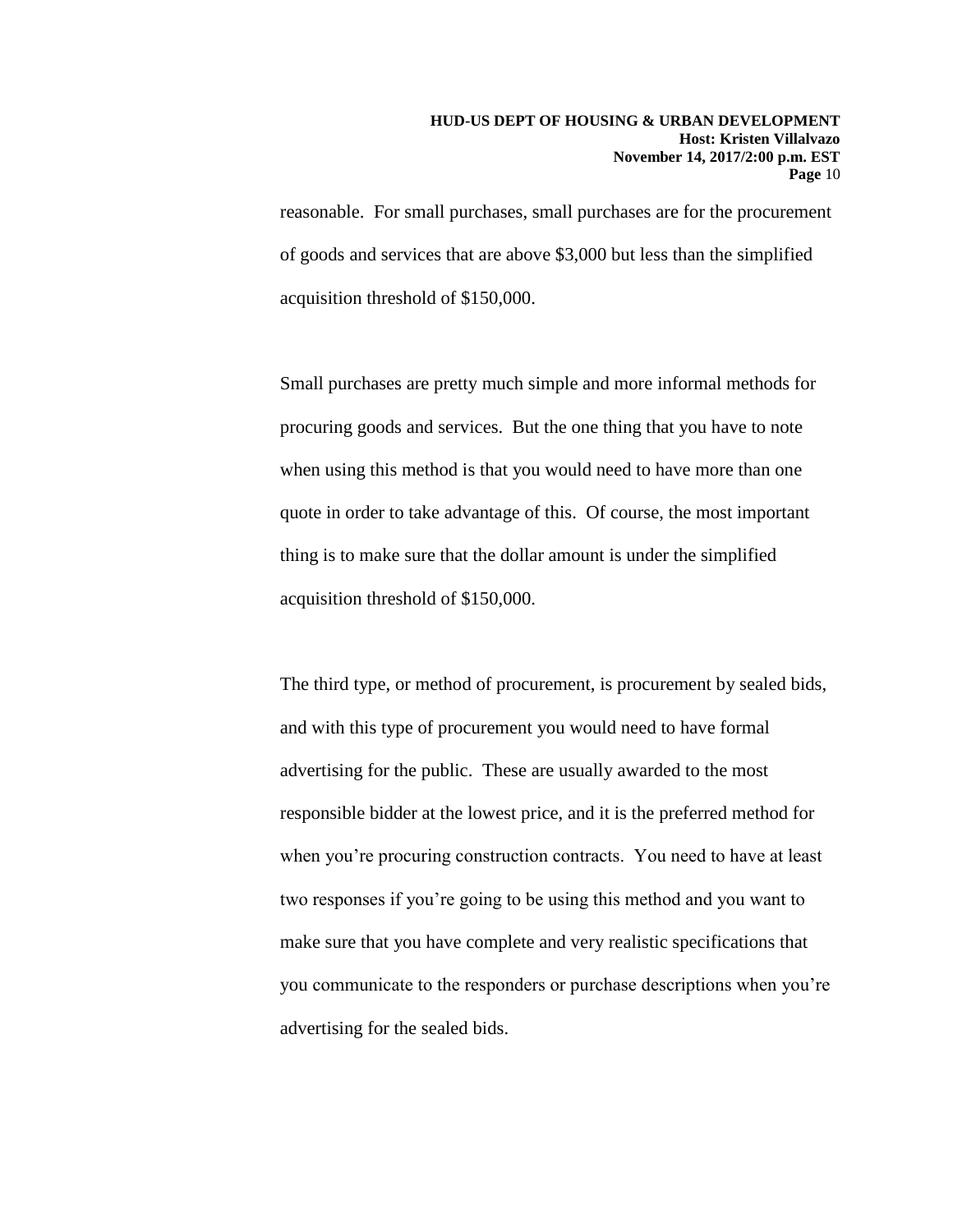Whenever agencies use this type of procurement method, they want to make sure that they allow the bidder sufficient time within which to respond. The bids should be open at a time and place that was already specified. It's also important to note that any bid can be rejected as long as there is a sound reason for doing so.

Sealed bids pretty much are used, as long as the time permits, for the solicitation, submission and evaluation of the bids, as long as you're able to make the award based on price and other important factors. They're not necessary to conduct any discussions with the responding offers, then you could use this method, or if you have a reasonable expectation for receiving at least two bids then you could go ahead and use this process.

The other type of procurement method would be a competitive proposal, and you use this method whenever the sealed bid/proposal is not feasible for you to do so. Whenever you use a competitive proposal, a cost price analysis is required. You do have to have at least two proposals, and the contracts, they're usually awarded to the firm whose proposal is the most advantageous to the program, with price and other factors being considered. A successful proposal would result in a fixed price or a costreimbursable type of contract.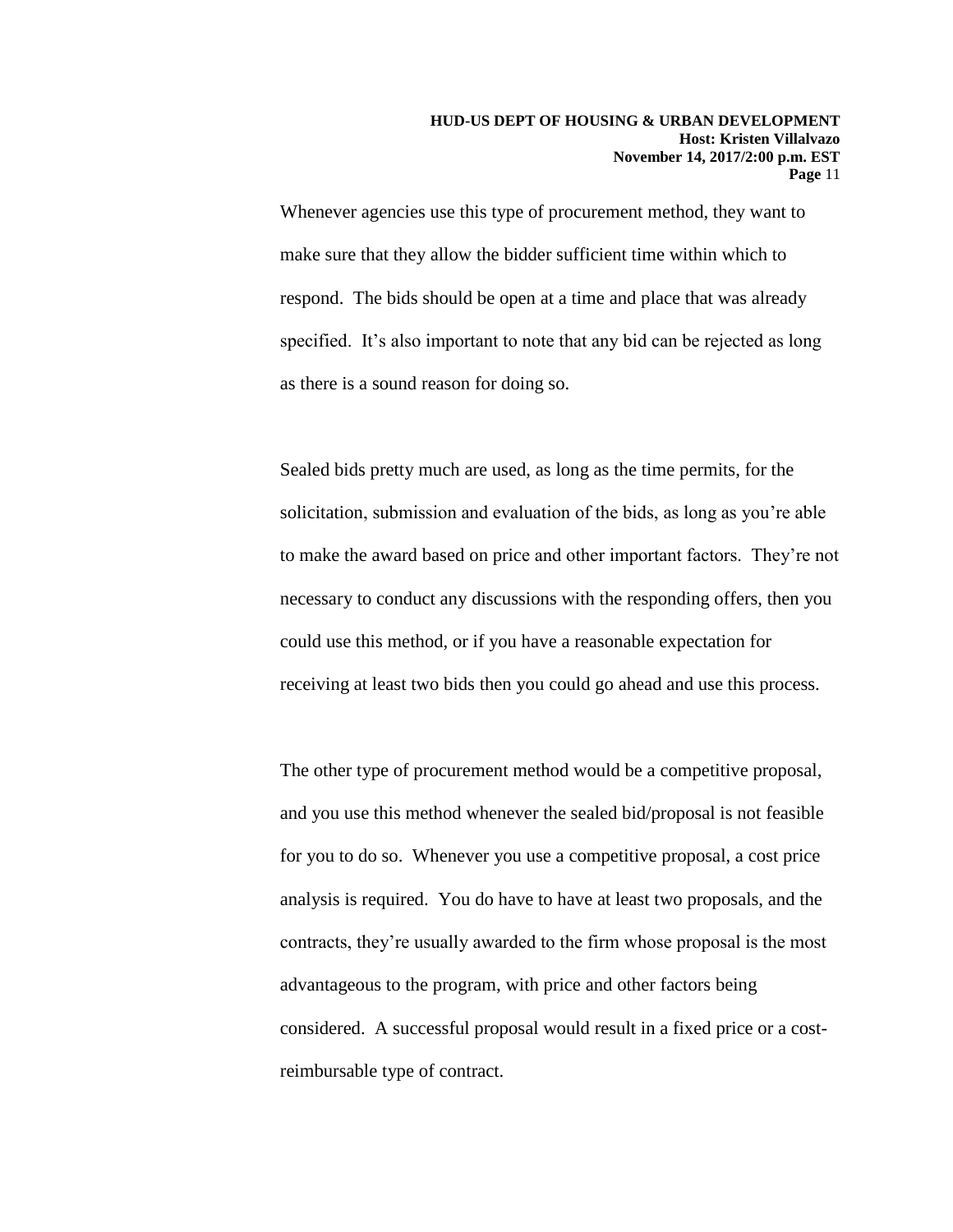The fifth method of procurement has to do with non-competitive proposals, and this method is used in very specific situations. For example, when the item that you're trying to procure is only available from one store, then you could go ahead and use this form of procurement; or if you've submitted and been granted a written request from your federal awarding agency or your pass-through entity to use a single-source or a sole source, then you could use a non-competitive proposal; or in a case where you've tried and tried and tried and you've realized that competition is not going to give you the type of products or services that you need, after solicitation from several sources and those have been unsuccessful, then you could go ahead and use non-competitive proposals. But of course you'd have to have proper documentation for whenever you use this type of procurement method.

Another area addressed under the Uniform Grant Guidance has to do with conflicts of interest. Agencies must make sure that they're maintaining written standards of conduct for governing conflicts of interest for their employees. Basically, any employees, or affiliates, or officers that you have that may participate in the selection or the award of a contract that's supported by a federal award, if they have any real or apparent conflict of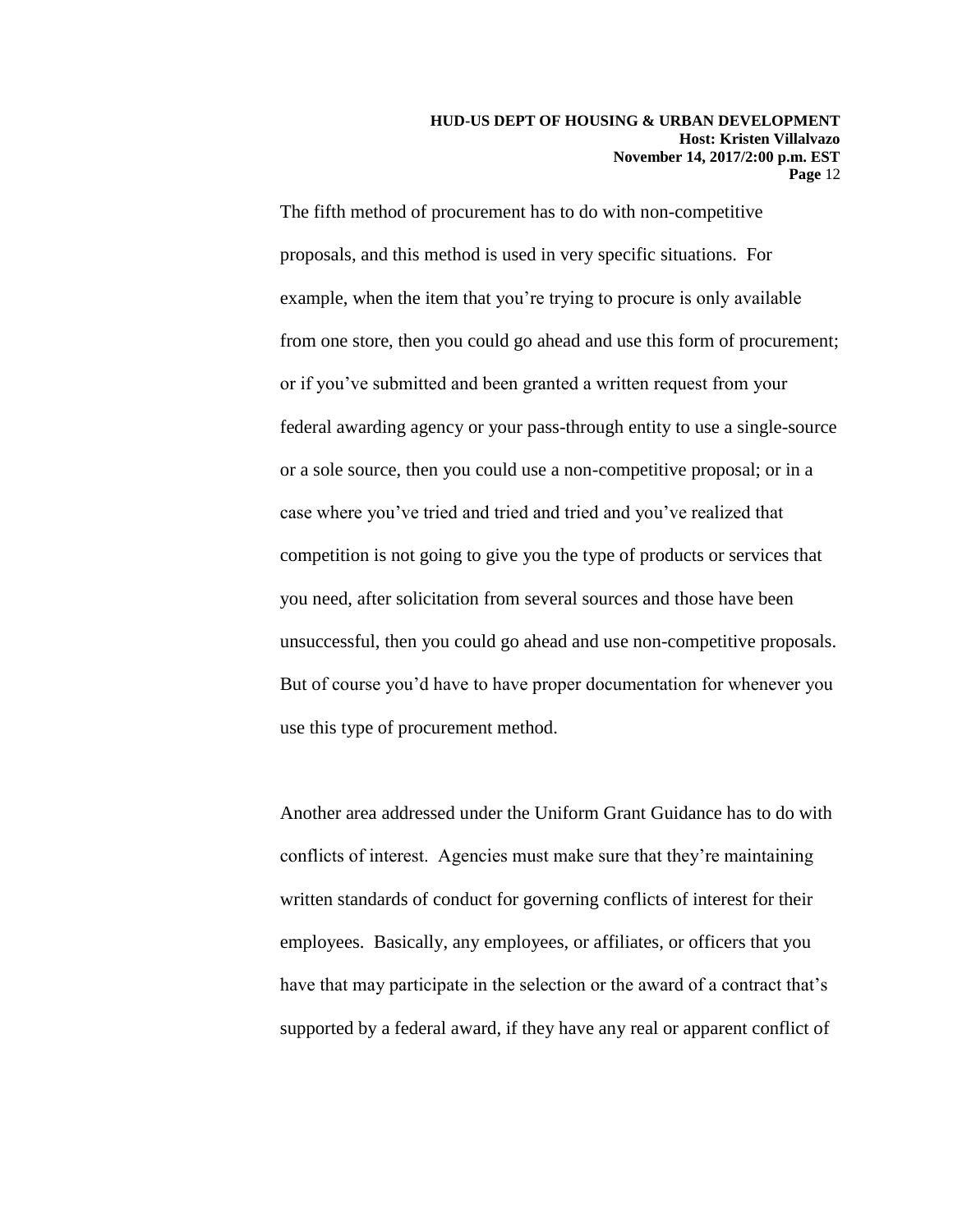#### **HUD-US DEPT OF HOUSING & URBAN DEVELOPMENT Host: Kristen Villalvazo November 14, 2017/2:00 p.m. EST Page** 13

interest, then you'll want to make sure that you're mitigating that as soon as you become aware and you're avoiding any conflict of interest.

If there is a financial interest or a benefit that may arise from a relationship that you have with a contractor, then that is something that would pose or give rise to a conflict of interest that needs to be governed and addressed as they arise. Each agency wants to make sure that they have policies and procedures of how would they deal with certain situations as that, so who is the go-to person whenever there is a conflict of interest and who determines what a conflict of interest is if something is in, perhaps, a gray area. You want to make sure that your agency has policies and procedures for how that will be addressed.

In your written code of conduct there should be a code of conduct that governs procurement personnel, that explains to personnel in the procurement department what types of transactions are allowed in your agency, how should they conduct themselves in making purchases on behalf of your agency. If there any conflicts of interest that are known, then those personnel should not be participating in the procurement activities for a specific contract.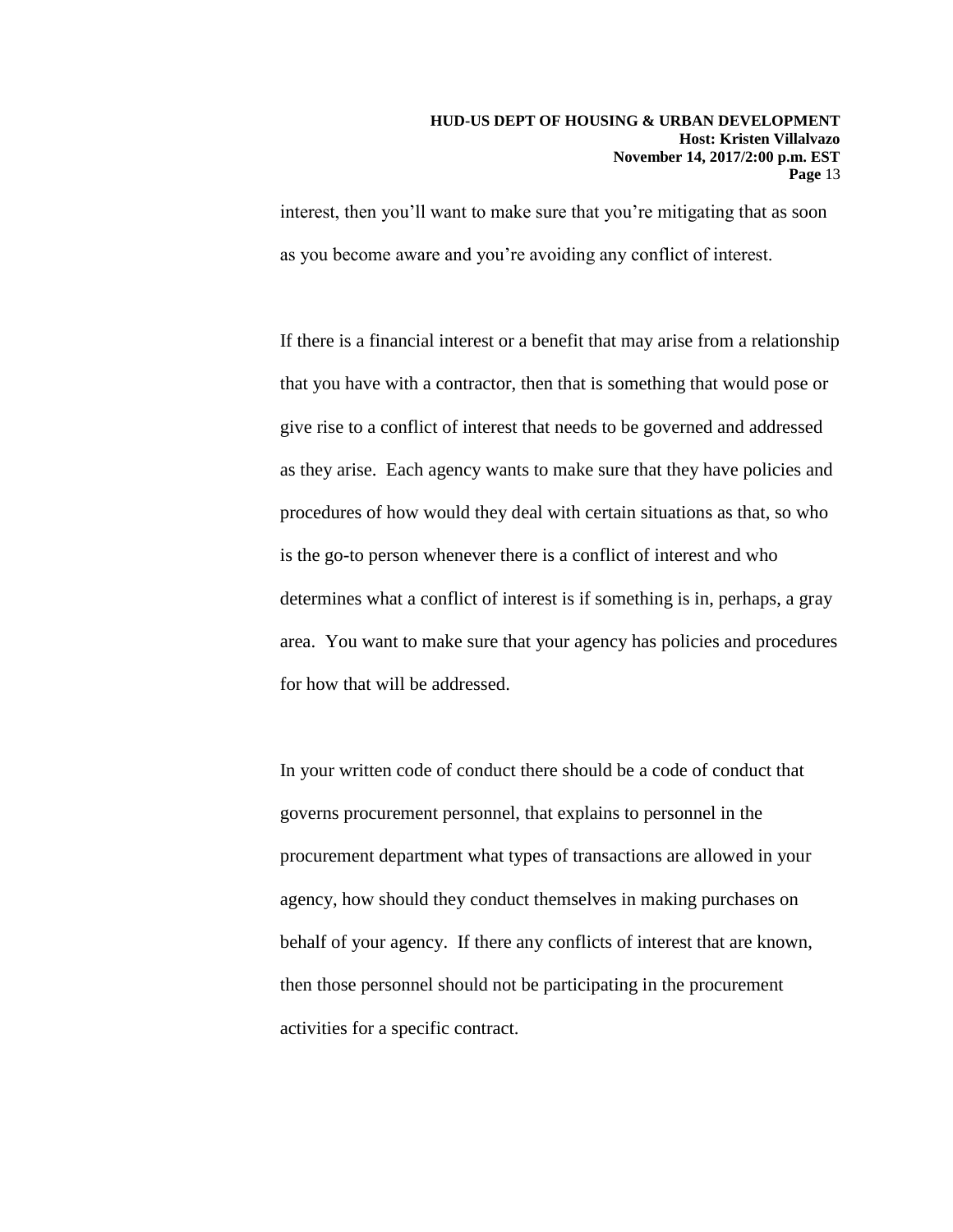Also, there should be no solicitation or acceptance of gratuities or favors or anything with monetary value from your consultants or your vendors because of course that gives rise to a conflict of interest.

The Uniform Guidance also spent some time differentiating between who is a sub-recipient versus a contractor because, as I mentioned before, subrecipients are not included in this procurement process, it's really the contractors, so they wanted to make sure that agencies knew which of these relationships you needed to address as far as the procurement.

The Uniform Grant Guidance talks about sub-awards as transactions to carry out, a portion of a federal award and to create a federal assistant relationship with a sub-recipient. Basically, in a relationship of this nature, your sub-recipients, if you have them, would determine who's eligible to receive services, for example, housing counseling services under the HUD grant.

Your sub-recipients have the responsibility for the programmatic decisionmaking, for how they will carry out their housing counseling program but they're also very much responsible for adhering to the federal requirements as their parent agencies are. Also, sub-recipients, they will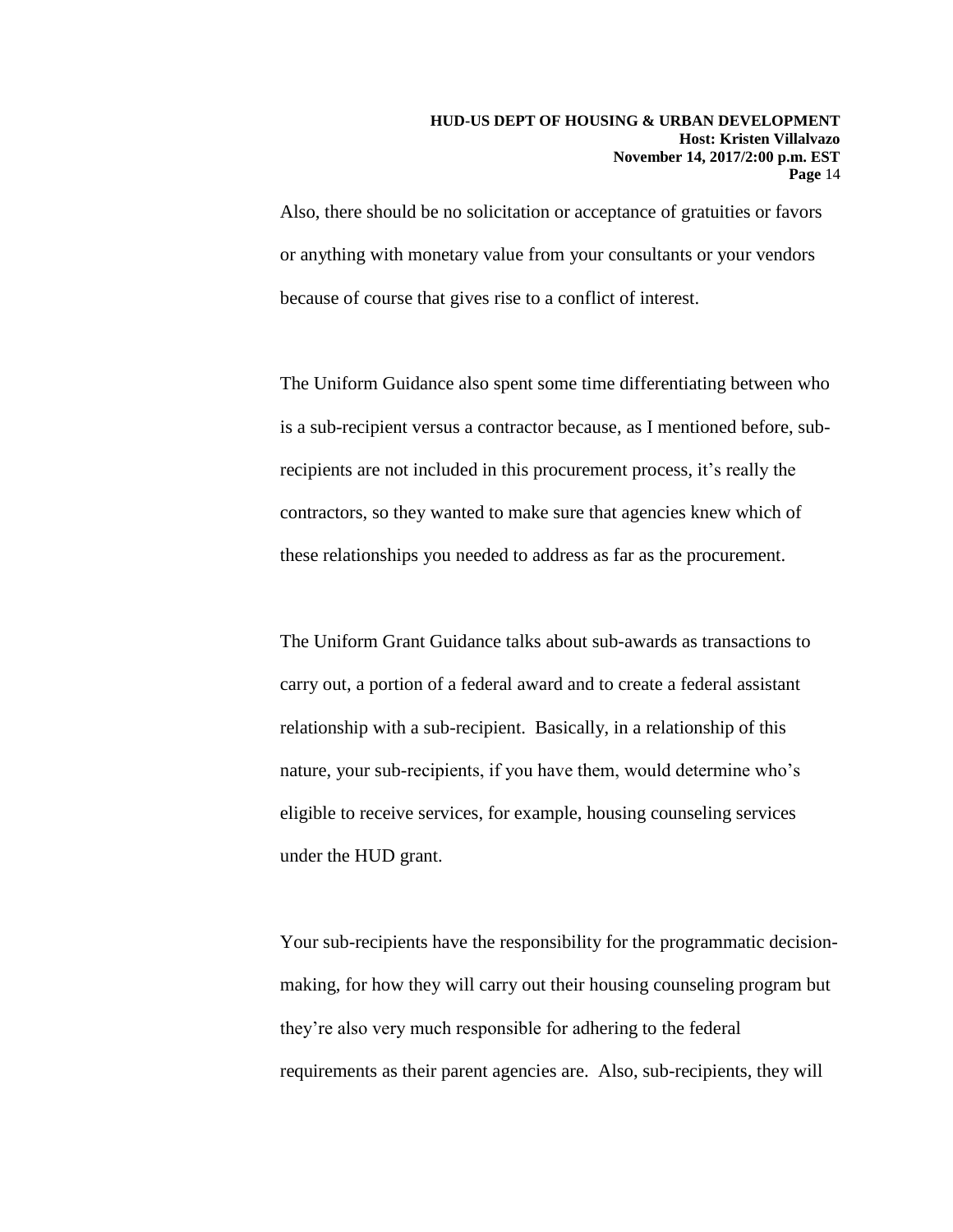#### **HUD-US DEPT OF HOUSING & URBAN DEVELOPMENT Host: Kristen Villalvazo November 14, 2017/2:00 p.m. EST Page** 15

use federal funds to carry out the program for a public purpose as opposed to providing goods or services for the benefit of their parent agency.

On the other hand, the contract is to obtain goods and services for the nonfederal entities own benefits. The contractor usually provides the goods or services that are being procured within their normal business operations. They would provide similar goods or services to many different purchasers. They normally operate in a competitive environment, and they're not subject to being in compliance with the requirements of the federal program as a result of the agreement. That's what distinguishes between the sub-recipient and the contractor.

BMC has developed an implementation approach to help agencies get ready, if they haven't already done so, for being in compliance with the procurement requirements. We created this readiness checklist, so we encourage that agencies read through the checklist just to kind of gauge where they're at and what steps they need to take to make sure that they're in compliance with the requirements.

The first and foremost thing that we recommend is that you identify the ultimate owner or owners of the procurement process, so whether or not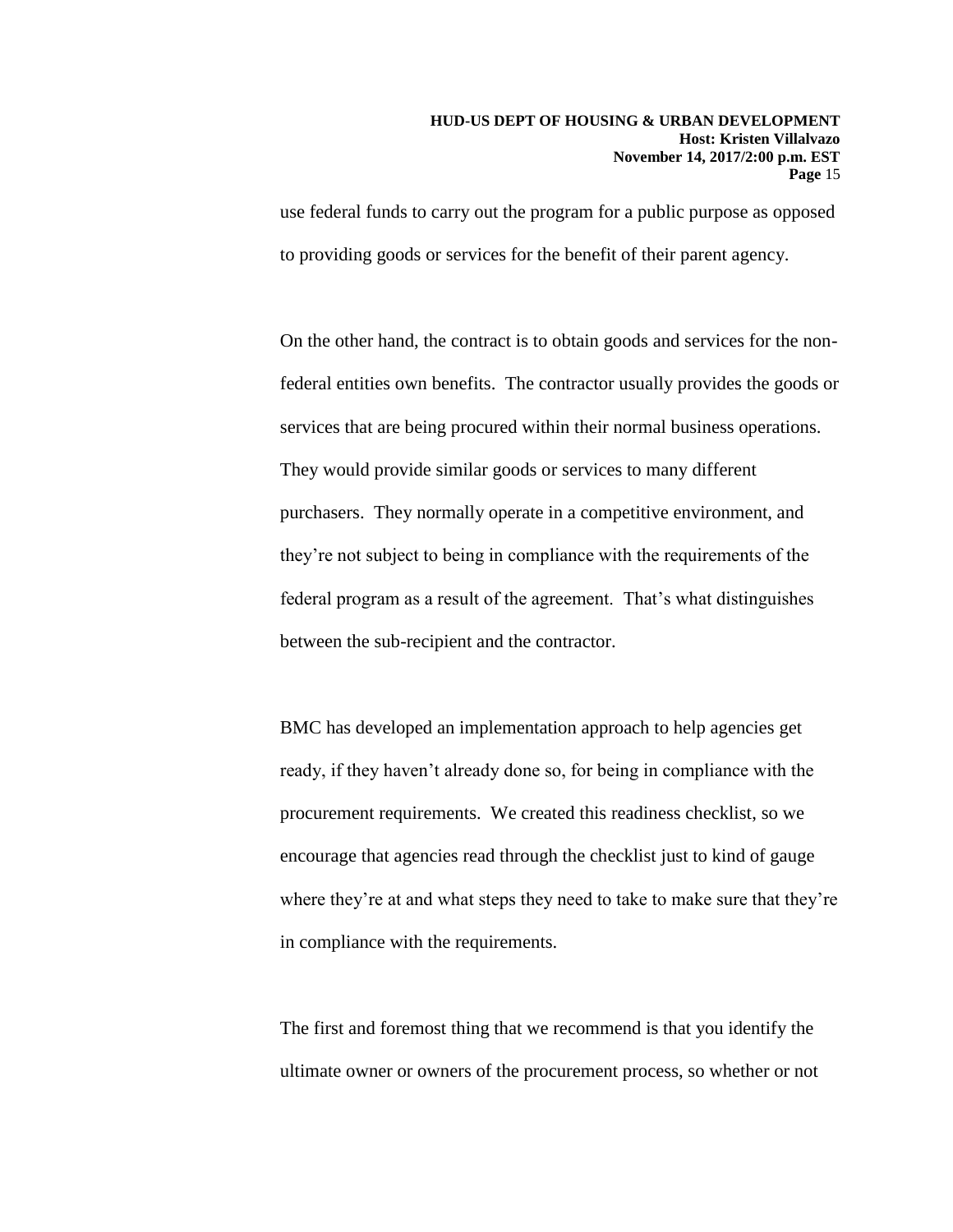that will be a director of procurement or someone who's knowledgeable and familiar with procurement requirements. And that person would be responsible for making sure that the policies of the agency is being communicated to employees, and that employees are performing procedures that are in compliance with those policies and that they're maintaining ongoing compliance management for the agency.

Also, you want to determine whether or not you've reviewed the Uniform Grant Guidance standards. I'd mentioned to you before Part 200.316 to 326, that's where you'll find the Uniform Guidance Procurement Standards. You want to make sure that you've read that to determine what does my agency need to do, what is required of me in order to be in compliance?

Once you've done that, then you want to conduct a gap assessment to see okay, where am I today and where do I need to be based on what the procurement standards are, and how do I need to update my policies and procedures to make sure that any identified gaps have been addressed.

You also want to check whether or not you've updated any forms or checklists, or even develop them if you didn't have any on file, such as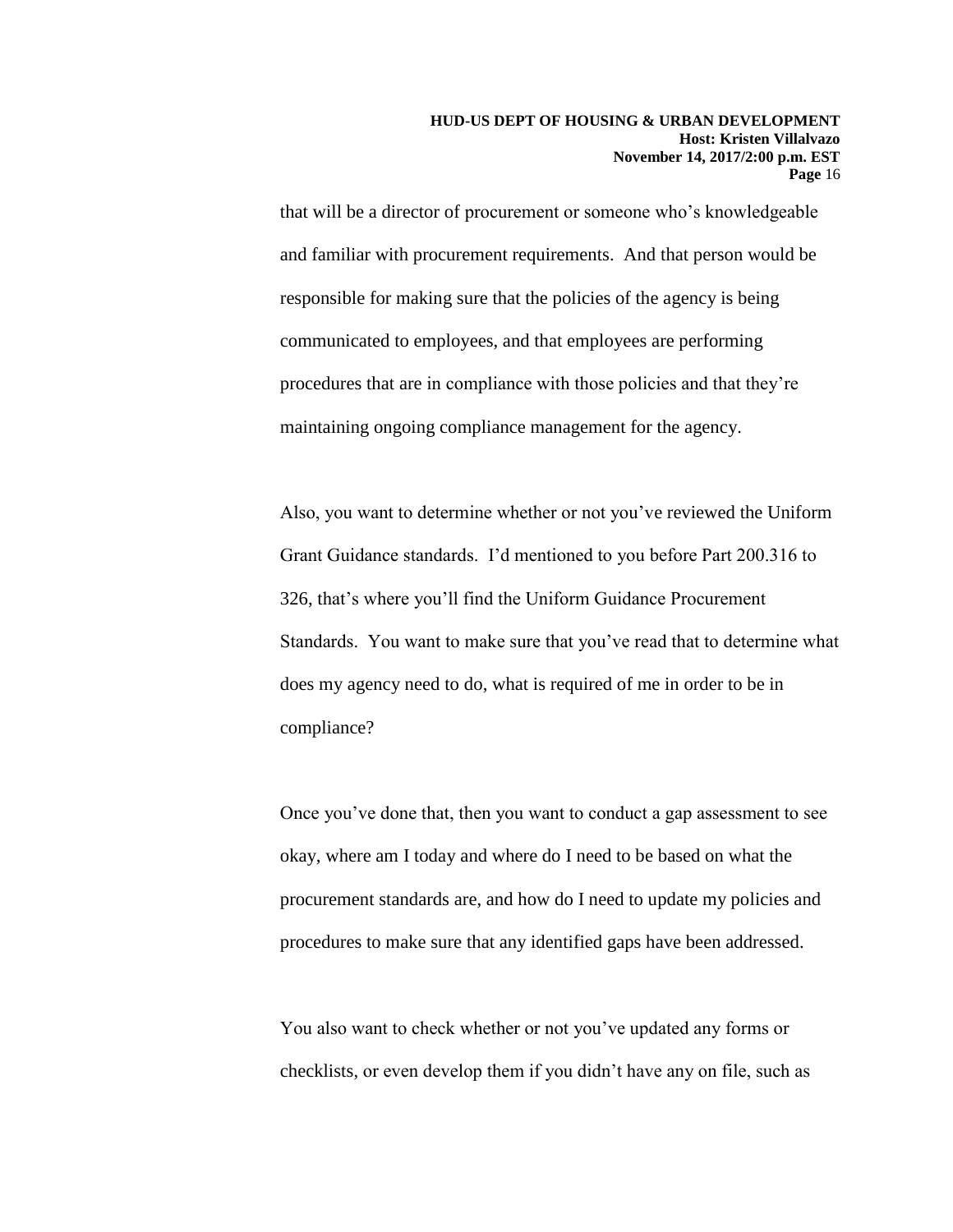your request for proposal templates or your proposal evaluation form, cost analysis tools and things like that, have you updated them recently to make sure that they capture all of the information necessary for you to be in compliance. Also, have you revisited your contractual standards and templates just to make sure that they include all of the contractual provisions outlined in the procurement standard of the Uniform Guidance?

Whenever you're looking at your policies and procedures, you're checking to see whether or not it's clearly specified who should perform what function, when should they do it and how should those procurement activities take place, how are we going to document it as we go through the procurement process.

If you have sub-recipients, have you developed any risk assessment, or have you developed any standard oversight processes for how you will monitor your sub-recipients and just make sure that they, too, are in compliance with the requirements?

Have you standardized the process by which your staff is going to store and access procurement documentation just to make sure it's easily available for your review, an auditor review or any kind of reviews?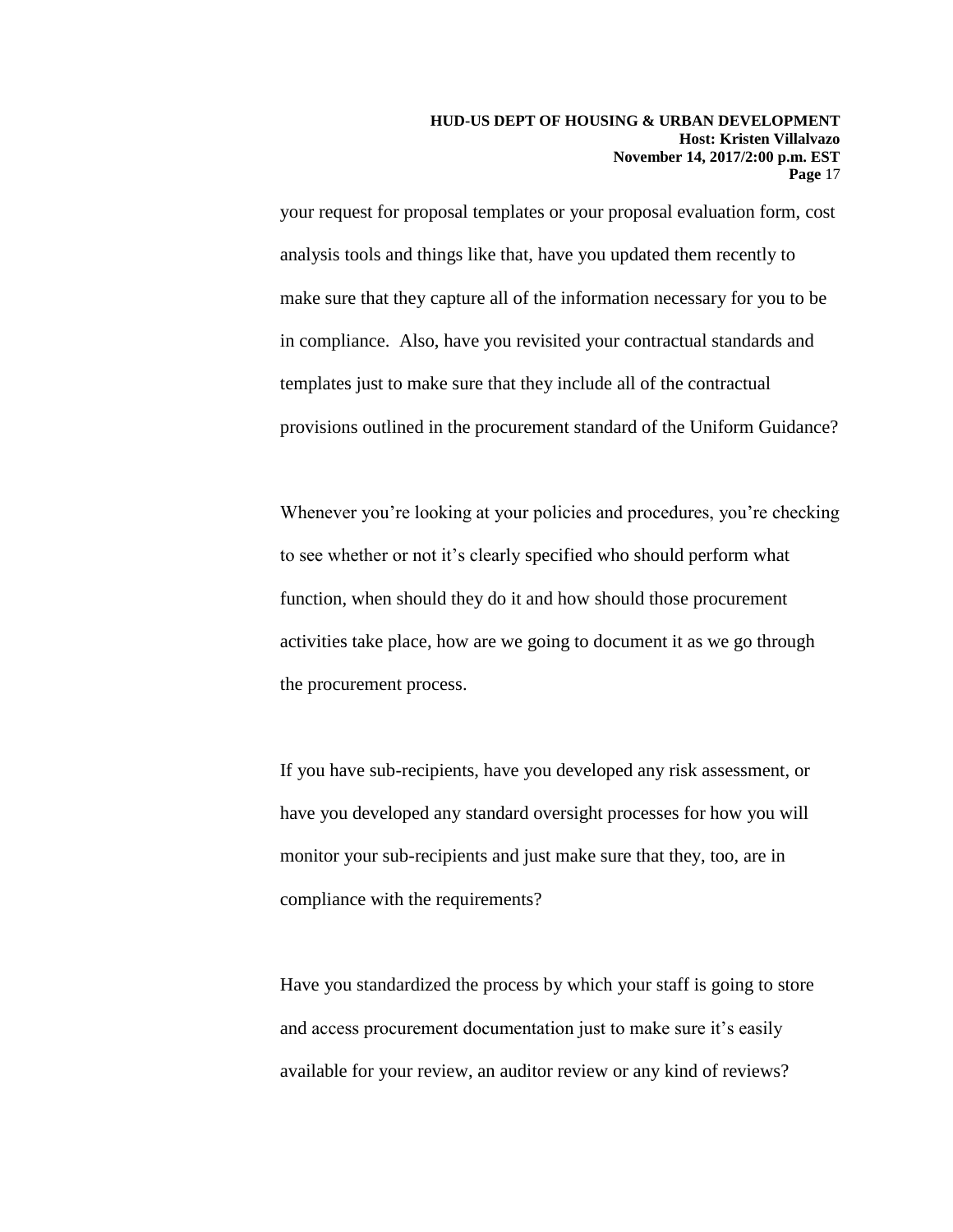You also want to check to see if you've trained your staff, new personnel on the new requirements, just to make sure that everyone is on the same page and employees are clear as to what their roles and responsibilities are as far as the procurement process.

Another very important thing is to determine whether or not you've communicated a clear problem resolution process for your staff to follow when they have questions or issues with procurement activities. Procurement is a situation where everything is really subjective and so you want to make sure that your staff know what procedures they need to follow whenever an issue arises throughout the process.

As I mentioned before, we have conducted reviews of a lot of agencies' procurement policies and procedures, and based on our experience with that, we've developed best practices that we're going to share with you. One of our best practices that we like to share is that you want to develop, if you haven't already done so, an update of your procurement policies and procedures as soon as possible.

The thresholds have changed, so if you haven't revisited, at least you need to go back and change the threshold for the different types of procurement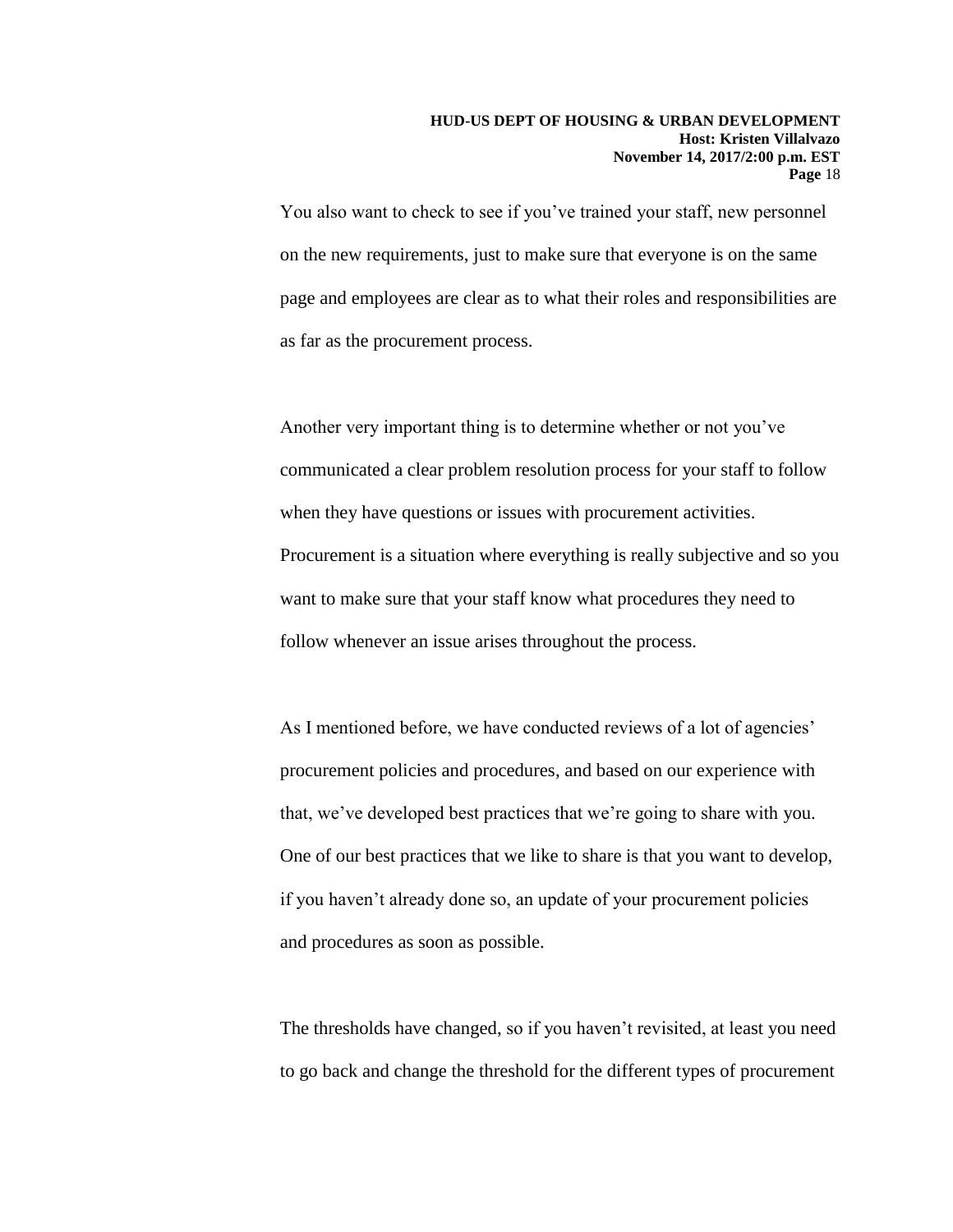methods. As far as the conflict of interest, you want to revisit that as well to make sure that you're really specifying how these types of issues will be governed, whether it be on the federal level or at the organizational level.

We also recommend that you consider centralizing purchasing operations, because we've noted that this does reduce the risk for noncompliance with the requirements. It does give you consistency in how you process the procurement transactions and how you document them, and it does provide less room for error.

We also recommend that you create checklists that will guide your purchasers through the process, so it will have the steps as well as the various decision criteria for each procurement method and each step underneath each method. Any procedures that they would need to perform for how they manage conflict of interest, and that too should be standardized as a recommendation. You also want to make sure that you have the required documentation, that part standardized as well for each of the different types of procurement.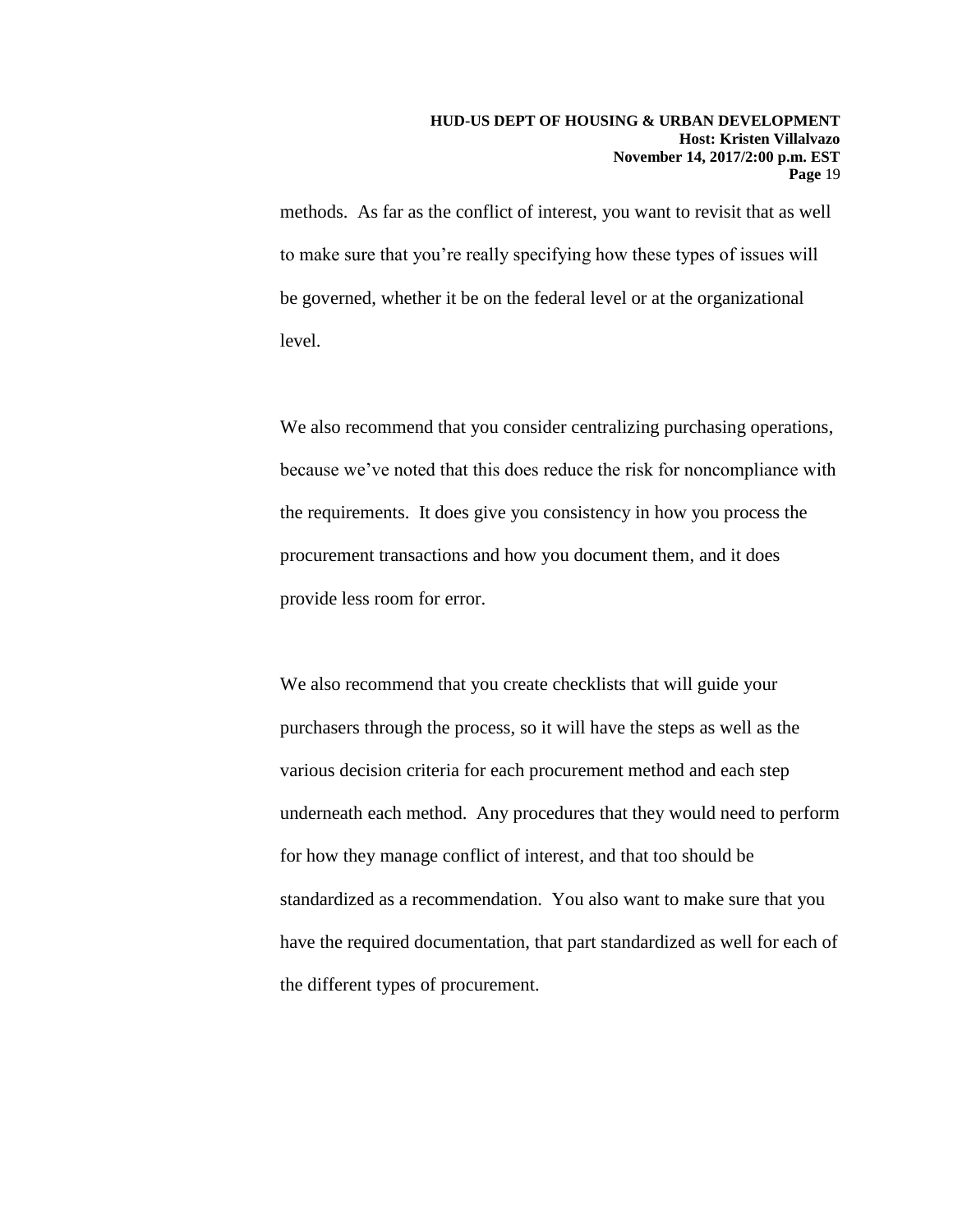Some common procurement weaknesses that we've noted from conducting our reviews, a lot of times there's a lack of contract file documentation. We can't stress enough how important it is to make sure that you have sufficient documentation on file. When you're revamping your procurement process, just be mindful that for each of the different procurement methods you want to make sure that you're using a checklist to show what documents do we need to maintain for this type of procurement activity.

Also, the lack of approvals, we've seen that a lot also. Transactions need approval so that you can reduce the risk of fraud, waste, and abuse. You want to make sure that the right personnel are signing off on the procurement transactions and that employees aren't just making purchases without the proper approval.

Failure to follow existing procurement procedure, that's usually another big one too. As an agency, if you have a policy in place, you want to make sure that your personnel are following your policies and your procedures. If they don't, then there's a breakdown in your internal control system which suggests a bigger risk, possibly in other areas as well.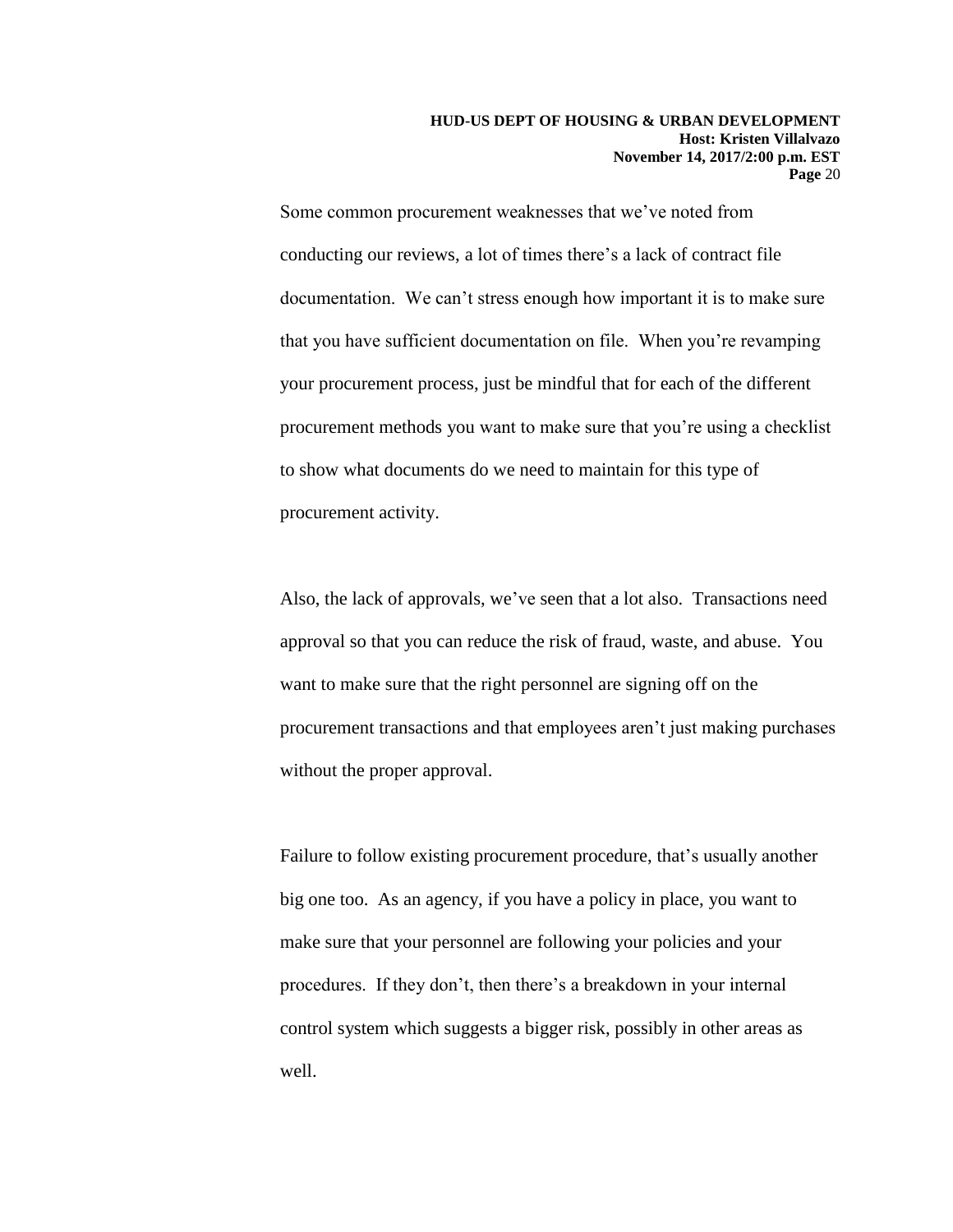Lack of competition in small purchase procurements or unauthorized commitments to vendors, those two have been areas where we've seen a breakdown in the procurement process that you want to be mindful of.

Some frequently asked questions that we've had. Then, after I do this, I will break a little bit for questions and then get back to the presentation. The first one. How are procurements of micro purchase and small purchase under the simplified acquisition threshold, less burdensome than those above it?

Pretty much, in short, they do require much fewer terms and conditions than purchases that you would have the open competition on. You can do micro purchases and small purchases very informally, and they don't require any cost or price analysis when you're doing them.

The second question. Does the Uniform Guidance procurement standards apply to procurements made for indirect costs? The answer here is no, it does not. It's only related to direct costs related to federal funds.

Does the Uniform Guidance require non-federal entities to limit charge card purchases to a particular threshold amount? The answer to that is that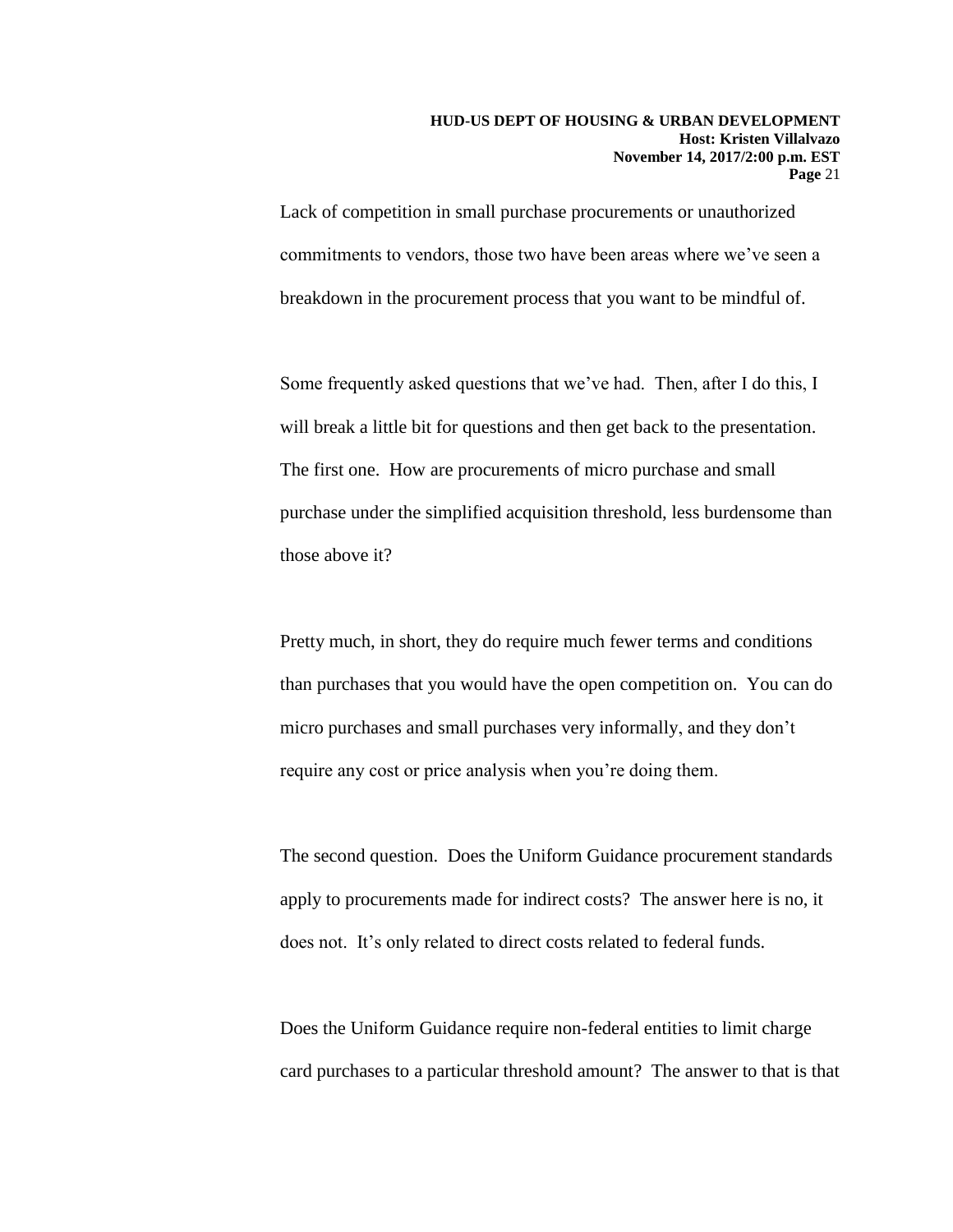there is nowhere in the guidance that specifies any purchase threshold using purchase cards.

Another question. Can you please clarify when it's allowable to hire or contract without competitive bidding?

That, pretty much, was the fifth procurement method that we went over. Again, if it's a situation where the item that you're trying to procure, there's only one vendor for that item, or if your federal entity allowed you guys, in writing, to use a single source or a sole source, then those are the instances where you could go ahead and procure the item without using a competitive bidding process.

To what extent does the new Uniform Guidance requirement align with the federal acquisition regulations? Can the federal acquisition regulations be used as the prevailing guidance where there are questions?

The federal acquisition regulations is for procuring goods and services outside. It's not for agencies who receive federal funds. The Uniform Guidance is pretty much for agencies that receive federal funds and are using those funds to procure goods and services, while the federal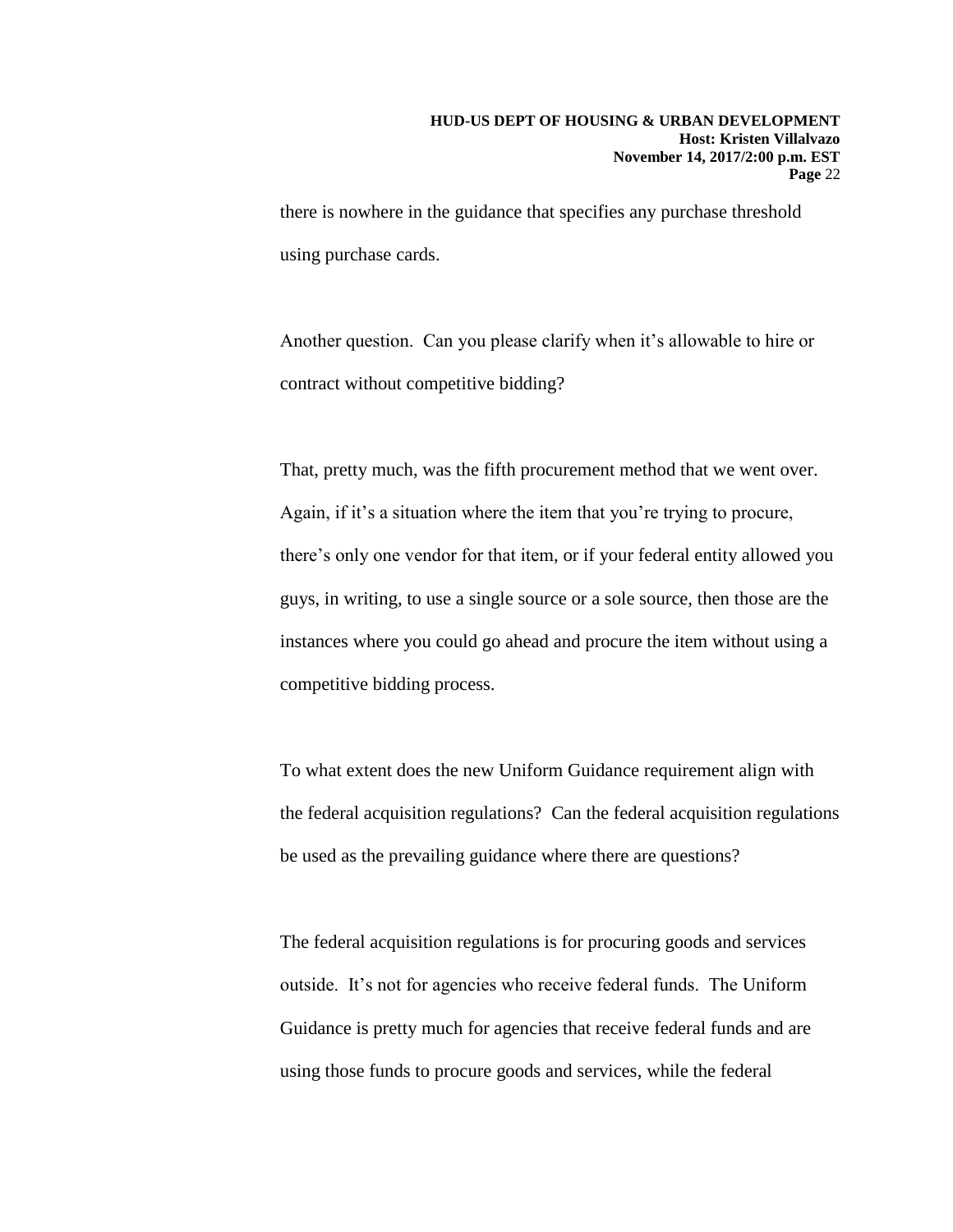acquisitions regulation is not. Therefore, the prevailing one for you all would be the Uniform Guidance.

I'll pause really quickly. I think we have a question here. Someone asked: "When implementing the procurement policies, can you clarify whether the procedures would apply specifically only to goods paid by federal funds, or goods purchased by the organization, regardless of payer. Thank you."

Specific to this training, the Uniform Guidance specifically talks about procurement of goods and services for agencies who receive federal funds using federal dollars. Any direct costs that you incur relative to your housing counseling grant, as an example of a federal award that you receive, then those are the types of activities that are covered here.

It is important to note that every agency is required to have procurement policies and procedures because of the Uniform Guidance. Of course, if you're going to be developing your procurement policies and procedures and you make other types of purchases under other federal programs, you would still want to make sure that you have documented policies and procedures for that as well.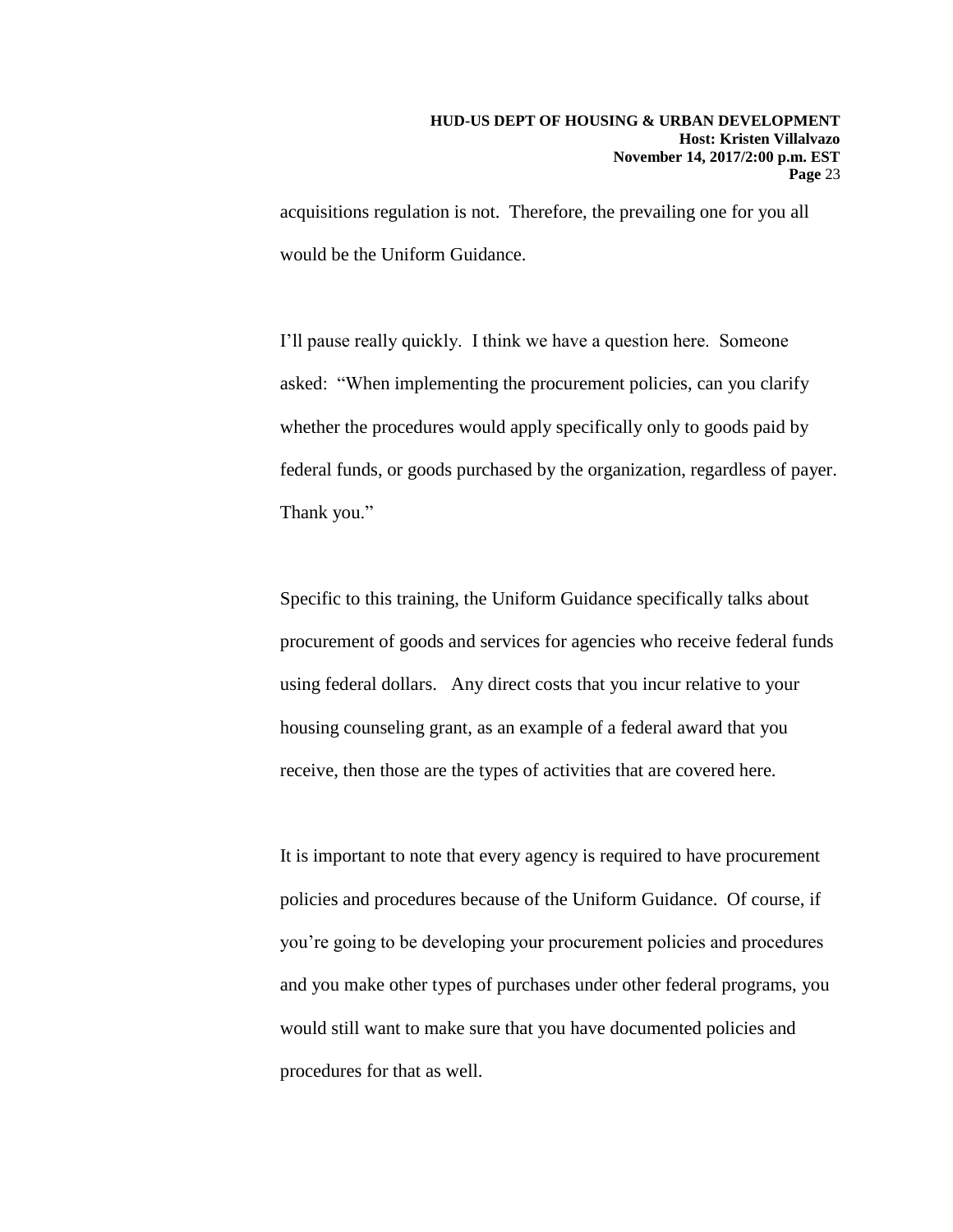Another question that came in is: "Is there any boilerplate language that grantees can use to help them guide when drafting policies and procedures?" I'm about to get into that, in one second, if you'll allow me. I'll see if we have any other questions.

Another question that came in. "In regards to procurement for construction of less than \$150,000, is it best to follow the process of procurement for \$150,000 or more?"

Let me read that again. "In regards to procurement for construction of less than \$150,000, is it best to follow the process for procurement for \$150,000 or more?"

I guess I'm not really clear. When you're talking about the different thresholds, you want to follow the process based on the purchase threshold, so whether it be the micro purchase threshold, or under the simplified acquisition threshold, or above that. So for procurement, depending on the dollar amount of the construction activity, then based on the dollar amount you would go with whatever procurement method matches up with that dollar amount or that threshold.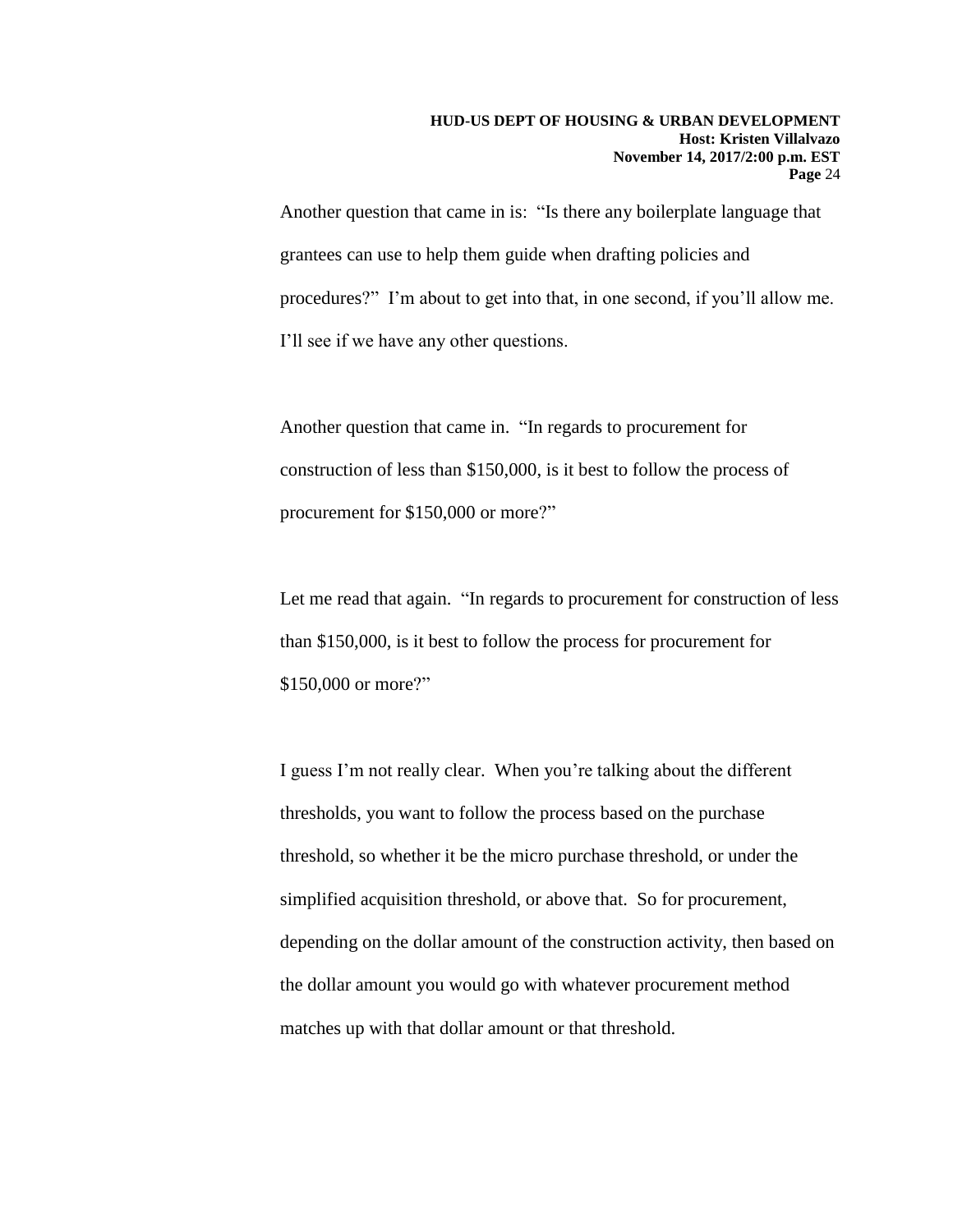I think those are my questions so far. At the end, I will circle back to see whether or not we have additional questions. But for now let's go into the available Office of Housing Counseling assistance that's available to you all.

We do provide training. Let me preface. With management consulting we provide training, action plans, and technical assistance sessions to housing counseling grantees, any agency that receives funds under the housing counseling program, with regards to whatever financial or administrative issues that you may have. So, specific to procurement, available services that we have include training. Under training we do an internal control training, which is a full or half day training, where we would implement an internal control plan for your agency, where we'll go over your internal control policies and procedures for procurement specific to your agency.

We also provide that training to any sub-grantees that you may have. We also provide action plans where—there are two forms of action plans. We could actually take a look at where you are today. If you have policies and procedures that may be outdated, we will take a look at the policies and procedures that you have and we'd work with you to develop or update your policies and procedures as well as your templates, and things of that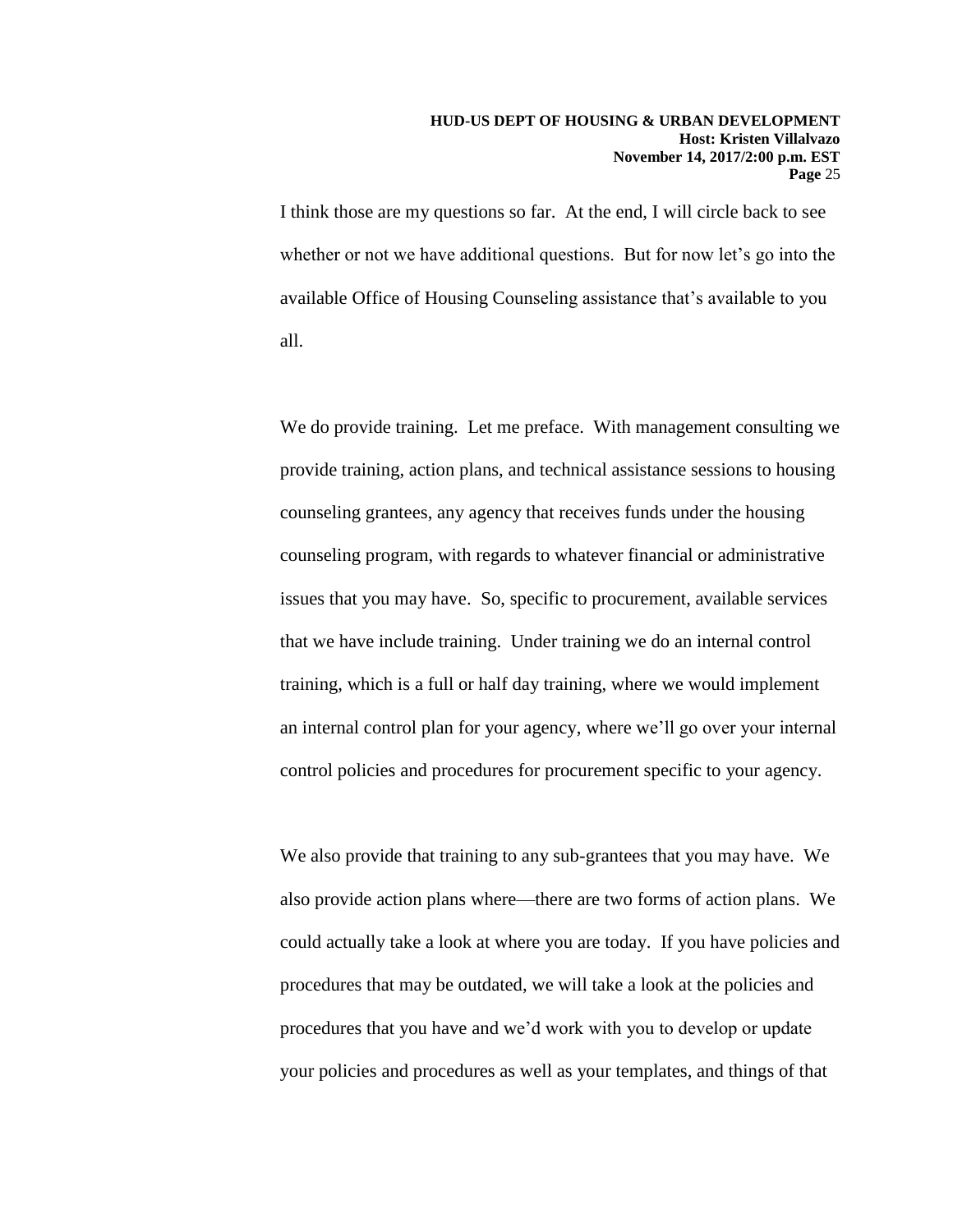nature so that you would become in compliance. Pretty much, we look at what you have right now, we look at the Uniform Guidance, we see what's missing and we try to bridge that gap.

But we make it very specific to your agency, where we would be working with someone directly at your agency, perhaps in your procurement department, to make sure that we have a clear understanding of the types of procurement transactions that you incur, and then developing your policies and procedures to address those.

We also provide technical assistance. For agencies that don't have any procurement policies and procedures in place at all, we do still speak with personnel at your agency to get an understanding of the types of activities that are conducted at your agency. We document policies and procedures for your agency and we work with personnel from your agency throughout the process so that we're making sure that it's very customized to the transactions that you incur day to day.

We also draft internal control plans, the who, what, when, where of how you would make sure that the procurement cycle goes through smoothly. We take a look at any single audit findings that you may have relative to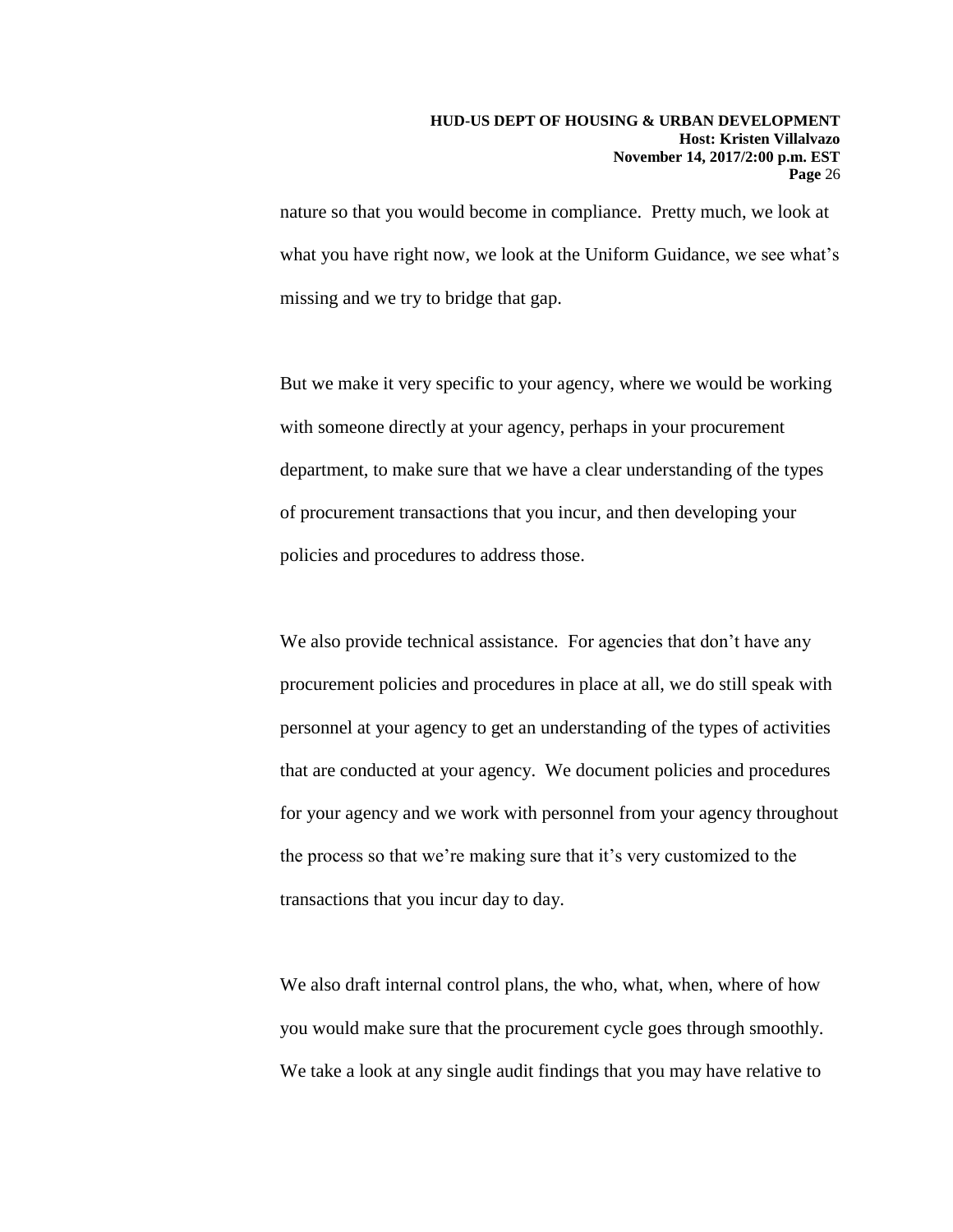procurement. We assist with the implementation of any corrective action plans as they relate to procurement. If you received any FARs or action plans, and there was a deficiency noted in your procurement policy and procedure, then we do provide assistance with you depending on what type of assistance you need. To make sure that you guys are in compliance with the requirements of the Uniform Guidance.

If you are interested in receiving any of those types of assistance, you would send a request to your HUD POC. You would provide your name, the type of service you're interested in, and your contact information, of course. That information would be shared with the technical monitors for the contract that we have with HUD.

The technical monitors, those are the GTMs, they would then review the requests and determine whether or not they would approve it. If approved, then they would share that request with Booth Management Consulting.

Then once we receive notification or approval to provide you with the service, then we would reach out to someone from your agency. We will schedule a few meetings, depending on what you need done. But we definitely have to talk with personnel from your agency to determine what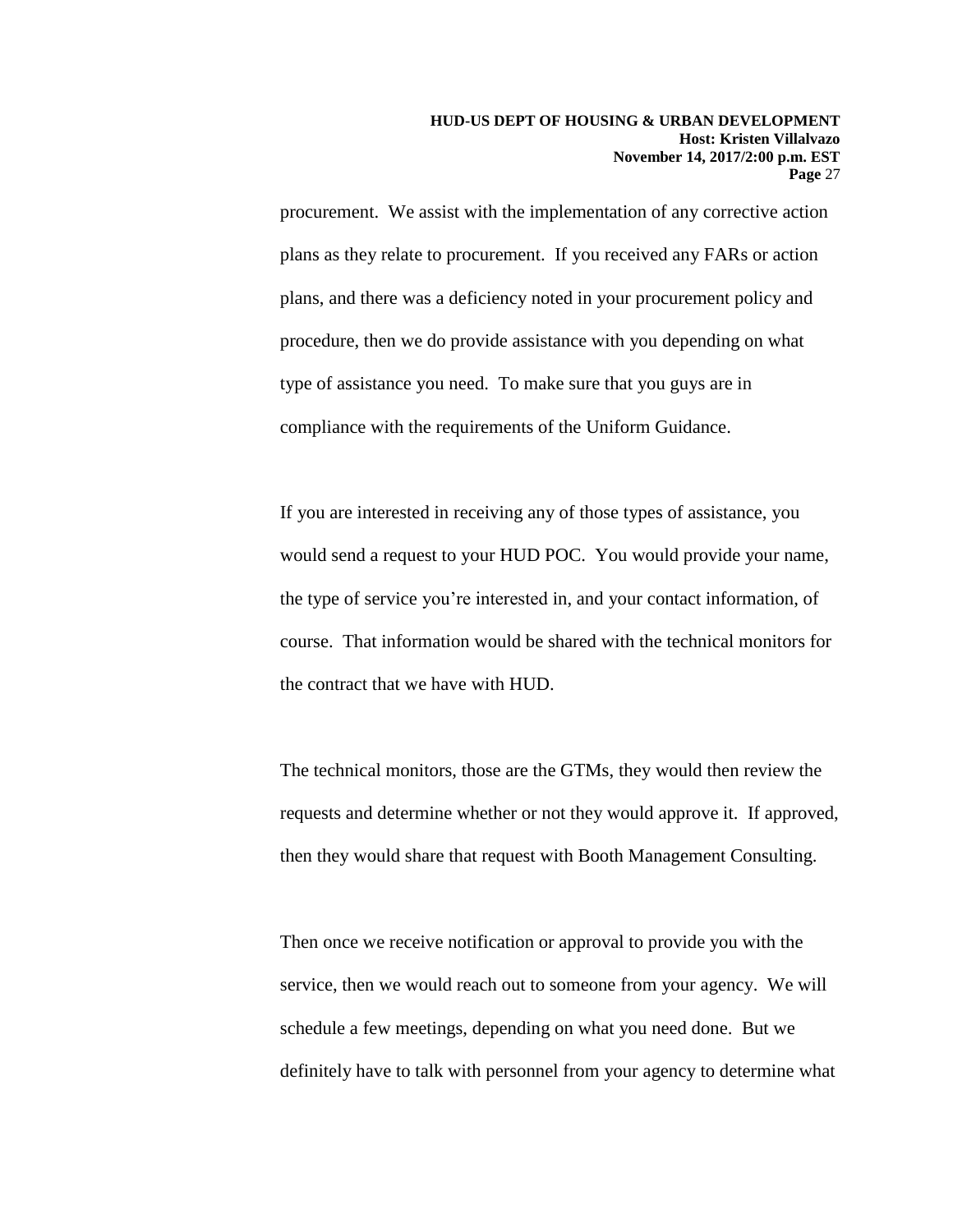you really need, what type of activities you perform at your agency and how we could tailor procurement policies and procedures specific to your needs. Once we've done that, then we would share the deliverable with yourselves, your HUD POC as well as the HUD GTM.

We've noted several benefits from receiving these types of services that we offer. One, you receive comprehensive assistance that would minimize the burden of implementing the new regulations of the Uniform Grant Guidance on your own. We do have a pool of expertise here in documenting procurement policies and procedures because we know what the requirements are, and we can really help your agencies or customize the policies and procedures that we draft to your agency.

It could potentially reduce any findings that may occur during the financial review process. Anything that you learn, and also the policies and procedures that you draft, those could be transferred to any other federal programs that you receive and that you have procurement activities for.

If you have sub-grantees, it does reduce the administrative burden of parent agencies to make sure that their subs are in compliance with the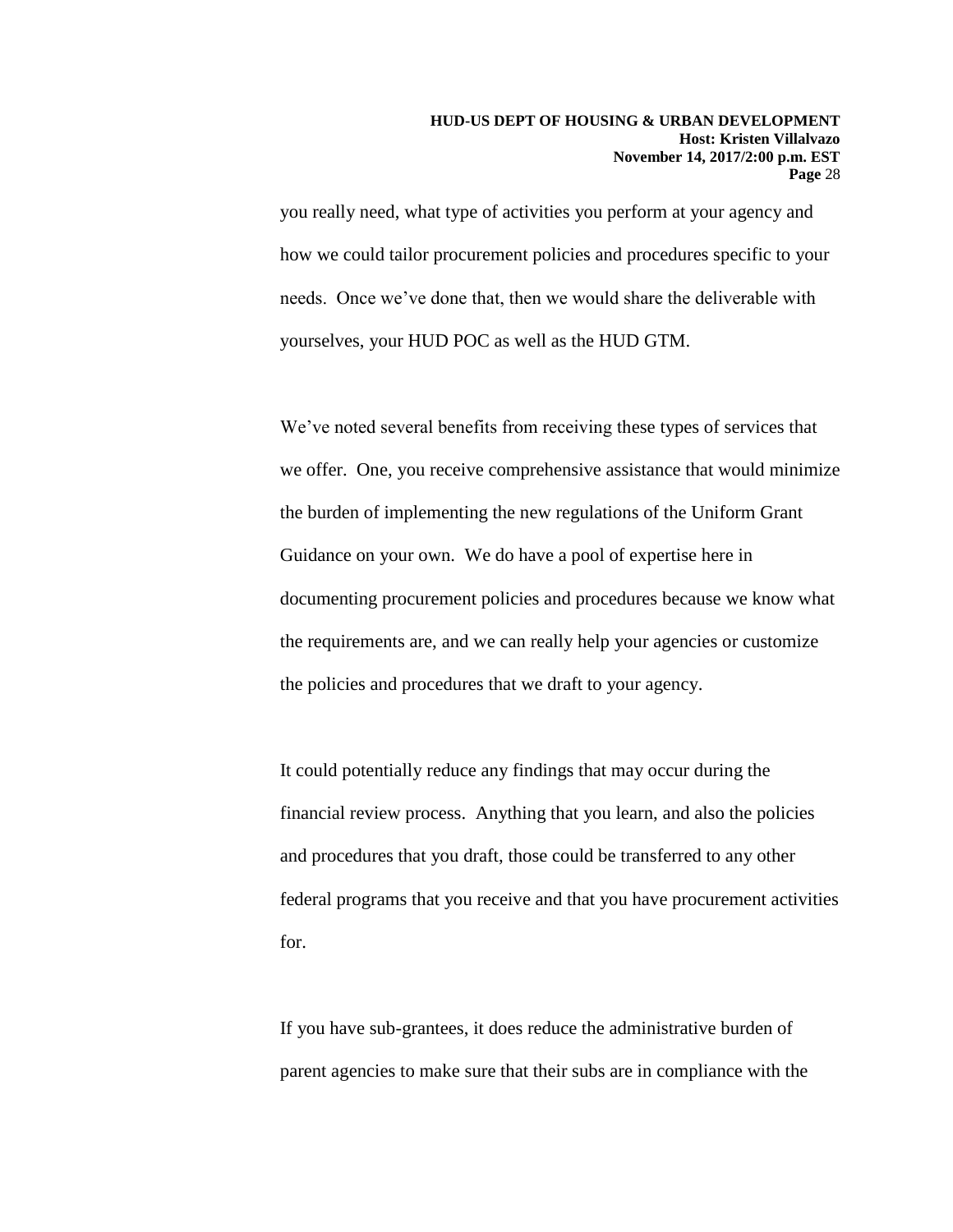requirements of the Uniform Guidance, and have proper procurement policies and procedures in place.

I'll break now to see if we have any questions. Someone asked the question: "What is a simple acquisition, is it a specific dollar amount?" Yes, the simple acquisition threshold is a specific dollar amount of any purchases above \$3,000 but less than \$150,000. That is what it is currently.

I don't believe we have any other questions as far as in the question boxes. Here, we have a list of references for you guys to look at if you have any questions in the future. But I wanted to open up the session for anyone that wanted to pose a question verbally.

Moderator [Operator instructions]. At this time, I'm seeing no questions from the phone lines.

Petergay Okay. If you do think of any questions, because I know that sometimes it takes a while to think about it, go back and speak to your respective departments, and then develop questions, so if you do have any questions,